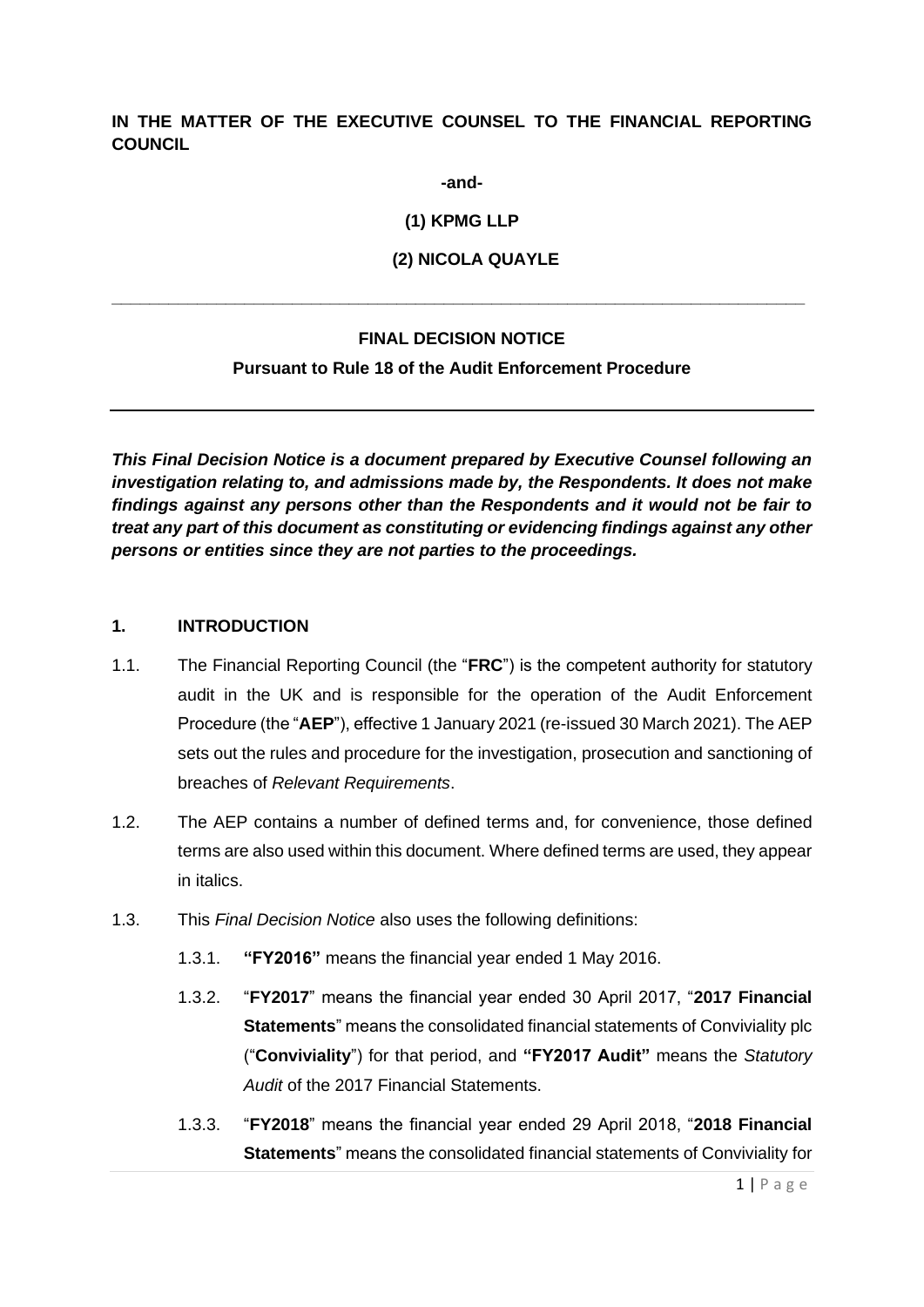that period, and **"FY2018 Audit"** means the *Statutory Audit* of the 2018 Financial Statements.

- 1.3.4. "**HY2017**" means the 2017 half year at which an interim review was conducted by the Respondents in December 2016 to January 2017.
- 1.3.5. "**IAS**" means International Accounting Standard**.**
- 1.3.6. "**Relevant Requirements**" has the meaning given in the AEP, Rule 1 of the AEP states that *Relevant Requirements* has the meaning set out in regulation 5(11) or 11(5)(b) of the Statutory Auditors and Third Country Auditors Regulations 2016 ("**SATCAR**"). The *Relevant Requirements* include, but are not limited to, the ISAs issued by the International Auditing and Assurance Standards Board.
- 1.4. The Senior Statutory Auditor (and the Group Engagement Partner) responsible for the FY2017 Audit and the FY2018 Audit was Ms Nicola Quayle ("**Ms Quayle**"), a member of the Institute of Chartered Accountants in England and Wales ("**ICAEW**") approved to carry out statutory audits, and a partner of KPMG LLP ("**KPMG**").
- 1.5. Pursuant to Rule 16(b) of the AEP, Executive Counsel has decided that KPMG and Ms Quayle are liable for Enforcement Action, having made *Adverse Findings* against each of them.
- 1.6. This *Final Decision Notice* is issued pursuant to Rule 18 of the AEP in respect of the conduct of:
	- 1.6.1. KPMG in relation to the FY2017 Audit and the FY2018 Audit. KPMG was the *Statutory Audit Firm* for the FY2017 Audit and the FY2018 Audit and a member firm of the ICAEW.
	- 1.6.2. Ms Quayle, a partner of KPMG in relation to the FY2017 Audit and the FY2018 Audit. Ms Quayle was the *Statutory Auditor* and engagement partner responsible for the FY2017 Audit and the FY2018 Audit.
- 1.7. Under the AEP acts and omissions of KPMG employees and partners within the scope of relevant audit engagements are to be attributed to KPMG. Consequently the conduct of KPMG's employees described in this *Final Decision Notice* is to be treated as the conduct of KPMG. Insofar as Ms Quayle is concerned, ISA 220 paragraph 8 states that the engagement partner "*shall take responsibility for the overall quality on each audit engagement to which that partner is assigned*". Any breach of a *Relevant Requirement* by KPMG identified in this *Final Decision Notice* is therefore also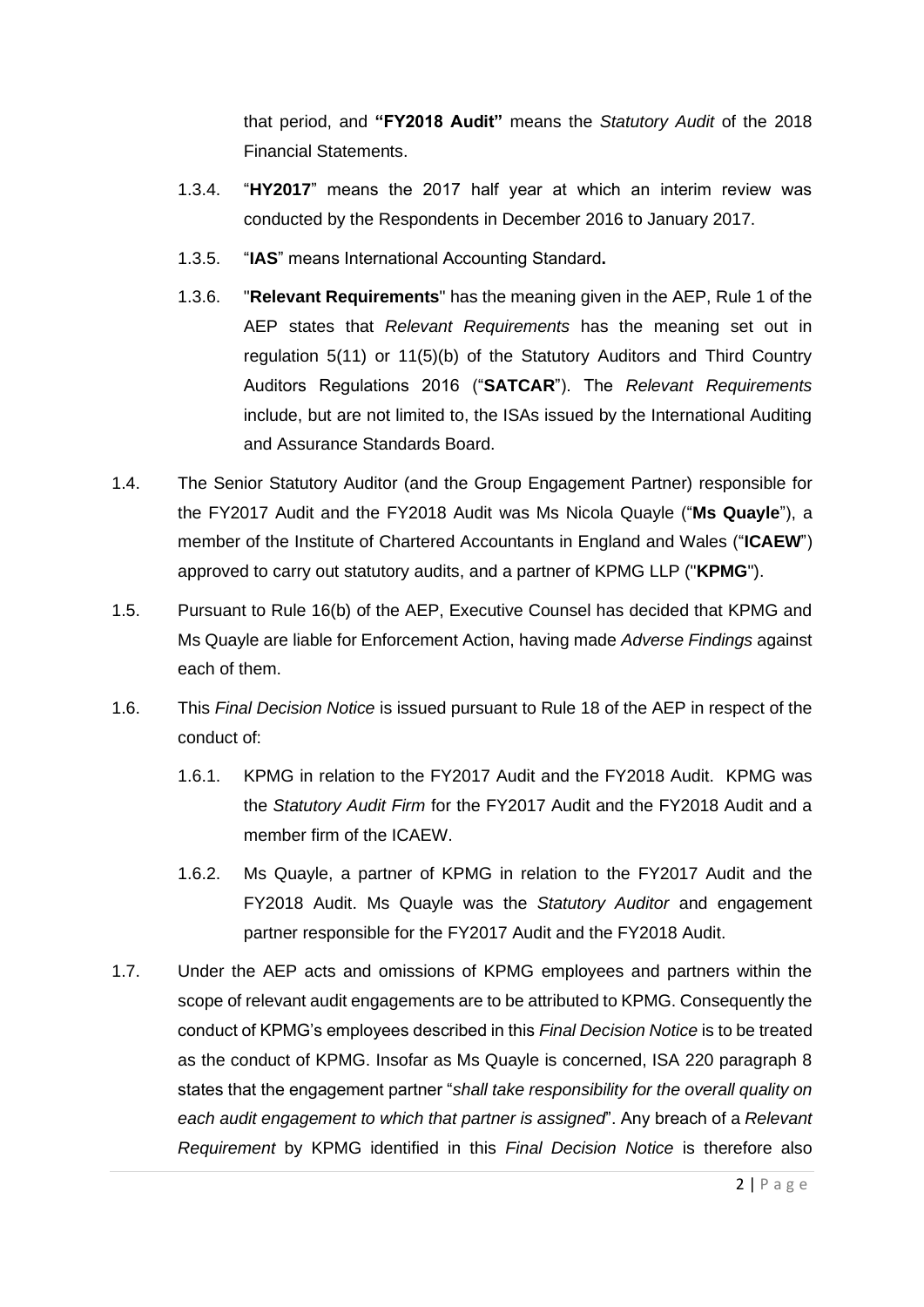deemed to be a breach by Ms Quayle by virtue of the requirements of ISA 220. Breaches of *Relevant Requirements* attributable to Ms Quayle other than by virtue of her having been engagement partner are identified in this *Final Decision Notice* by Ms Quayle being named specifically in addition to KPMG.

- 1.8. In this *Final Decision Notice* KPMG and Ms Quayle are referred to as the "**Respondents**".
- 1.9. On 23 November 2021 Executive Counsel issued Executive Counsel's Decision Notice pursuant to Rule 17 of the AEP. On 1 December 2021 the Respondents provided written agreement to Executive Counsel's Rule 17 Decision Notice. Consequently, and in accordance with Rules 17 and 18 of the AEP this *Final Decision Notice*:
	- 1.9.1. outlines the *Adverse Findings* with reasons;
	- 1.9.2. outlines *Sanctions* with reasons; and
	- 1.9.3. outlines an amount payable in respect of Executive Counsel's costs of the matter
- 1.10. This *Final Decision Notice* is divided into the following sections:
	- 1.10.1. Section 2: Executive Summary of the Adverse Findings;
	- 1.10.2. Section 3: Background;
	- 1.10.3. Section 4: *Relevant Requirements* to which the *Adverse Findings* relate;
	- 1.10.4. Section 5: Detail of the *Adverse Findings* for the FY2017 Audit;
	- 1.10.5. Section 6*:* Detail of the *Adverse Findings* in relation to the FY2018 Audit;
	- 1.10.6. Section 7 and 8: *Sanctions*; and
	- 1.10.7. Section 9: Costs.

## **2. EXECUTIVE SUMMARY OF THE** *ADVERSE FINDINGS*

2.1. Conviviality was, at the time of the Audits, the UK's largest independent drinks distribution business. Conviviality was listed on the Alternative Investment Market ("**AIM**") of the London Stock Exchange in July 2013. Between July 2013 and December 2017 Conviviality grew rapidly through a series of acquisitions.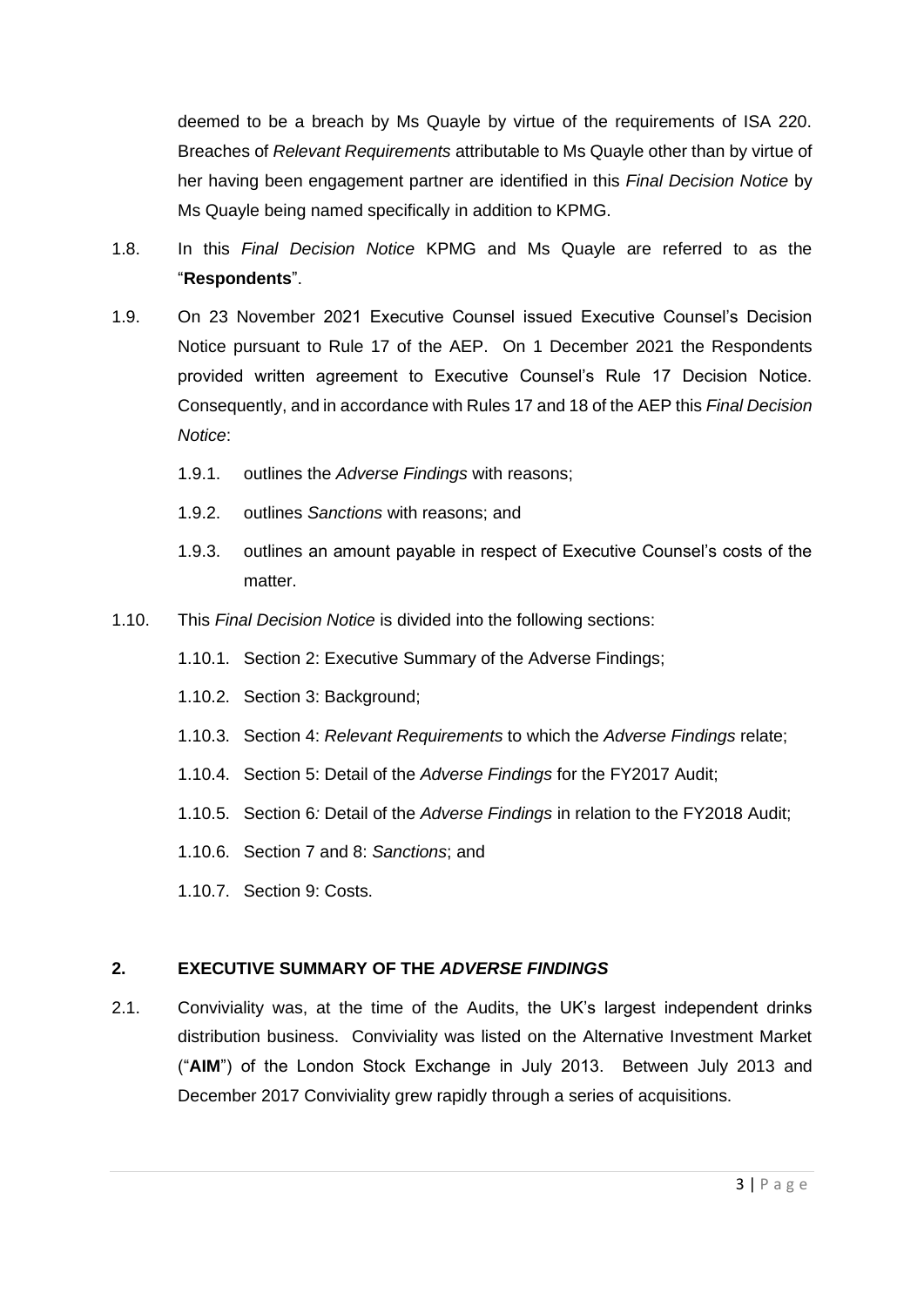- 2.2. In April 2018, nine months after the 2017 Financial Statements were signed, Conviviality went into Administration.
- 2.3. As is set out in this *Final Decision Notice*, the manner in which the FY2017 Audit was conducted by KPMG failed to meet *Relevant Requirements* in a number of significant respects, and demonstrated a serious lack of competence. In a number of areas of the audit identified in this *Final Decision Notice* KPMG failed sufficiently and adequately to challenge how management reported adjusted Group EBITDA<sup>1</sup>, and to perform audit work commensurate with the identified risks:
	- 2.3.1. KPMG should have been more professionally sceptical of how the Group's EBITDA target (of which it had been seriously adrift during the course of FY2017) had reportedly been achieved: at the five-month mark EBITDA had been 30.7% behind budget; after nine months it had been 26% behind budget; and yet in the 2017 Financial Statements, management reported EBITDA for the whole year at £60.87m i.e. £2.57m over budget. In the last three months of FY2017 the Group had more than made up the 26% shortfall that had accumulated over the preceding nine months. This reported achievement should have raised with KPMG serious concerns about whether there had been bias - conscious or unconscious - in the accounts prepared by management in circumstances where management were under pressure and incentivised to achieve particular financial targets including, in particular, EBITDA. In the circumstances, and given the risks, KPMG should not have been satisfied that the evidence which it obtained in relation to certain management accounting judgements the effect of which was to augment EBITDA (including by reducing non-exceptional costs) was sufficient and appropriate.
	- 2.3.2. KPMG identified these judgements (all of which had the same effect of increasing the FY2017 Group EBITDA number) as being right at the "optimistic" end of a scale of acceptability and reported those findings to the Audit Committee. Having identified management optimism in these judgements KPMG failed sufficiently and adequately to give due and proper consideration to the cumulative effect of such judgements on the risk of

<sup>1</sup> The Group used "adjusted EBITDA" defined as "*Earnings before interest, tax, depreciation and amortisation, exceptional items, share based payments and fair value of foreign exchange derivatives*." 2017 Financial Statements, pp.36 and 38, fn 2. This will be referred to below as "EBITDA". But it is important to bear in mind that it excluded exceptional items.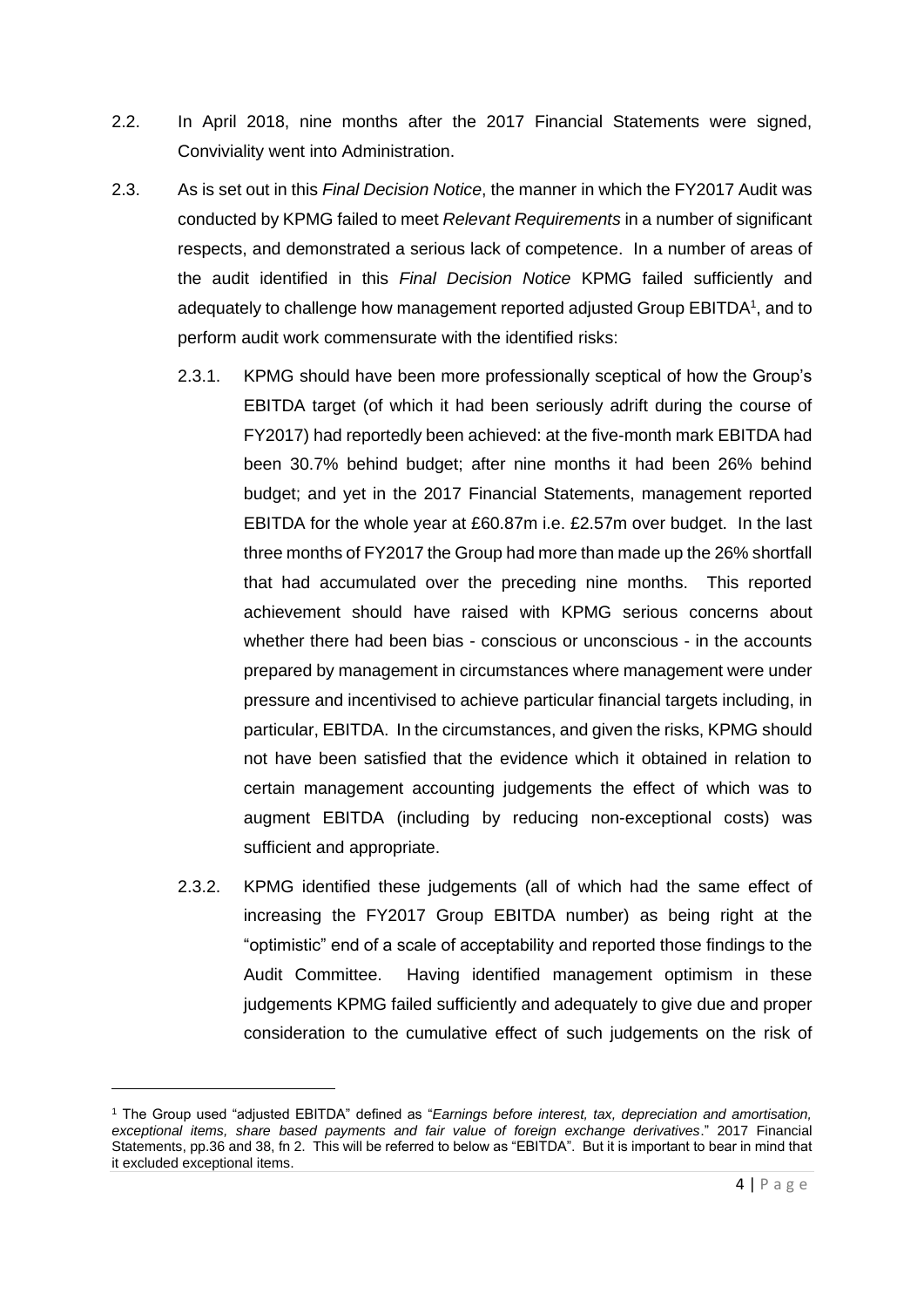material misstatement. As a consequence KPMG failed adequately to evaluate or challenge certain material adjustments and classifications undertaken by management which contributed to the reported Group EBITDA for FY2017 of £60.87m.

- 2.4. The *Adverse Findings* set out in this *Final Decision Notice* in relation to the FY2017 Audit have been organised thematically and relate to the following areas of the audit:
	- 2.4.1. Risk assessment;
	- 2.4.2. Revenue Recognition Franchise Licence Fees;
	- 2.4.3. The Company 1 Wine Contract (defined below);
	- 2.4.4. Capitalisation of Costs and Exceptional Items;
	- 2.4.5. Accrued Supplier Income; and
	- 2.4.6. Goodwill.
- 2.5. In the areas listed in 2.4.2 to 2.4.6 above the FY2017 Audit failed in its principal objective: that of obtaining sufficient appropriate audit evidence to provide reasonable assurance that the 2017 Financial Statements were free from material misstatement whether caused by fraud or error.
- 2.6. The *Adverse Finding* in relation to the FY2018 Audit concerns the Respondents' conduct in relation to documenting the decision to provide non-audit services in relation to preparing a Financial Position and Prospects Procedures report (the "**FPPP Services**") to Conviviality during the period of the FY2018 Audit, which breached the FRC's Revised Ethical Standard 2016 (the "**Ethical Standard**").
- 2.7. The breaches in relation to the FY2017 Audit and the FY2018 Audit were neither intentional, dishonest, deliberate nor reckless.
- 2.8. This *Final Decision Notice* imposes the following *Sanctions* in respect of the Respondents:

## KPMG

- 2.8.1. A fine of £4,300,000 discounted for admissions and early disposal by 30% so that the financial sanction payable is £3,010,000;
- 2.8.2. A published statement in the form of a severe reprimand;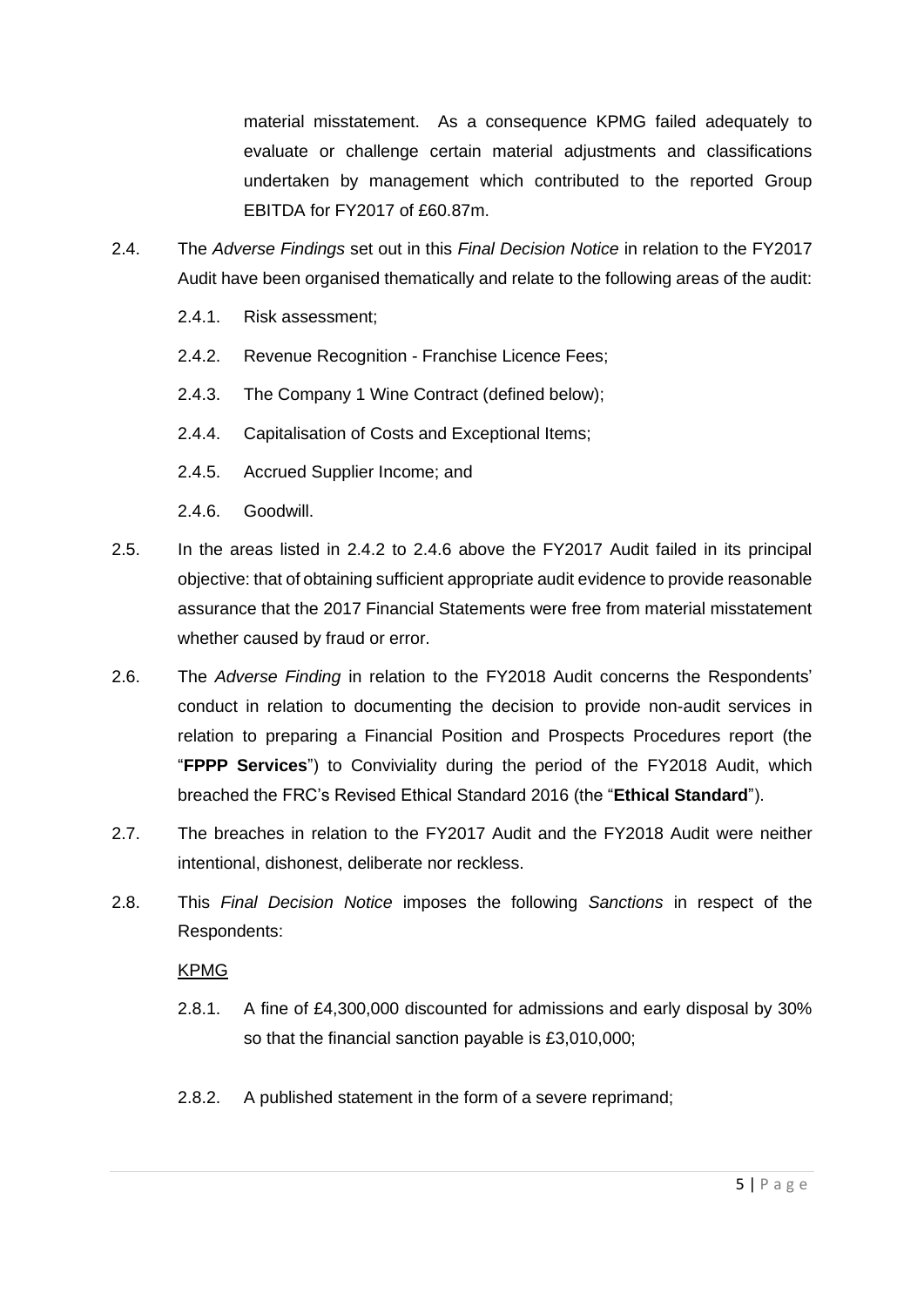- 2.8.3. A declaration that the audit report in respect of the Audit of the 2017 Financial Statements signed on behalf of KPMG did not satisfy the *Relevant Requirements*, as set out in this *Final Decision Notice*; and
- 2.8.4. A requirement that KPMG shall report to the FRC identifying: (i) the causes of the deficiencies in the 2017 Audit as set out in this *Final Decision Notice*; and (ii) the steps KPMG has taken to prevent them recurring or what measures will be implemented to prevent them recurring, demonstrating how those remedial measures either have been or will be, effective.

## Ms Quayle

- 2.8.5. A fine of £110,000, adjusted upwards by 5% for aggravating factors, but discounted for admissions and early disposal by 30% so that the financial sanction payable is £80,850; and
- 2.8.6. A published statement in the form of a severe reprimand.

# **3. BACKGROUND to the FY2017 and FY2018 Audits**

## **Conviviality**

- 3.1. Between July 2013 and December 2017 Conviviality grew through a series of acquisitions as follows:
	- 3.1.1. Wine Rack August 2013
	- 3.1.2. Matthew Clark October 2015
	- 3.1.3. Peppermint December 2015
	- 3.1.4. Bibendum PLB Group May 2016
	- 3.1.5. Central Convenience December 2017.
- 3.2. The annual reports and accounts show the following revenue, profit and net assets:

| £m         | 52 weeks ended<br>30 April 2017 | 53 weeks ended<br>1 May 2016 | 52 weeks ended<br>26 April 2015 | 52 weeks ended<br>27 April 2014 |
|------------|---------------------------------|------------------------------|---------------------------------|---------------------------------|
| Revenue    | 1,560                           | 841                          | 364                             | 356                             |
| Profit     | 18.4                            | 5.3                          | 7.0                             | 3.5                             |
| Net assets | 215.8                           | 182.8                        | 52.7                            | 49.9                            |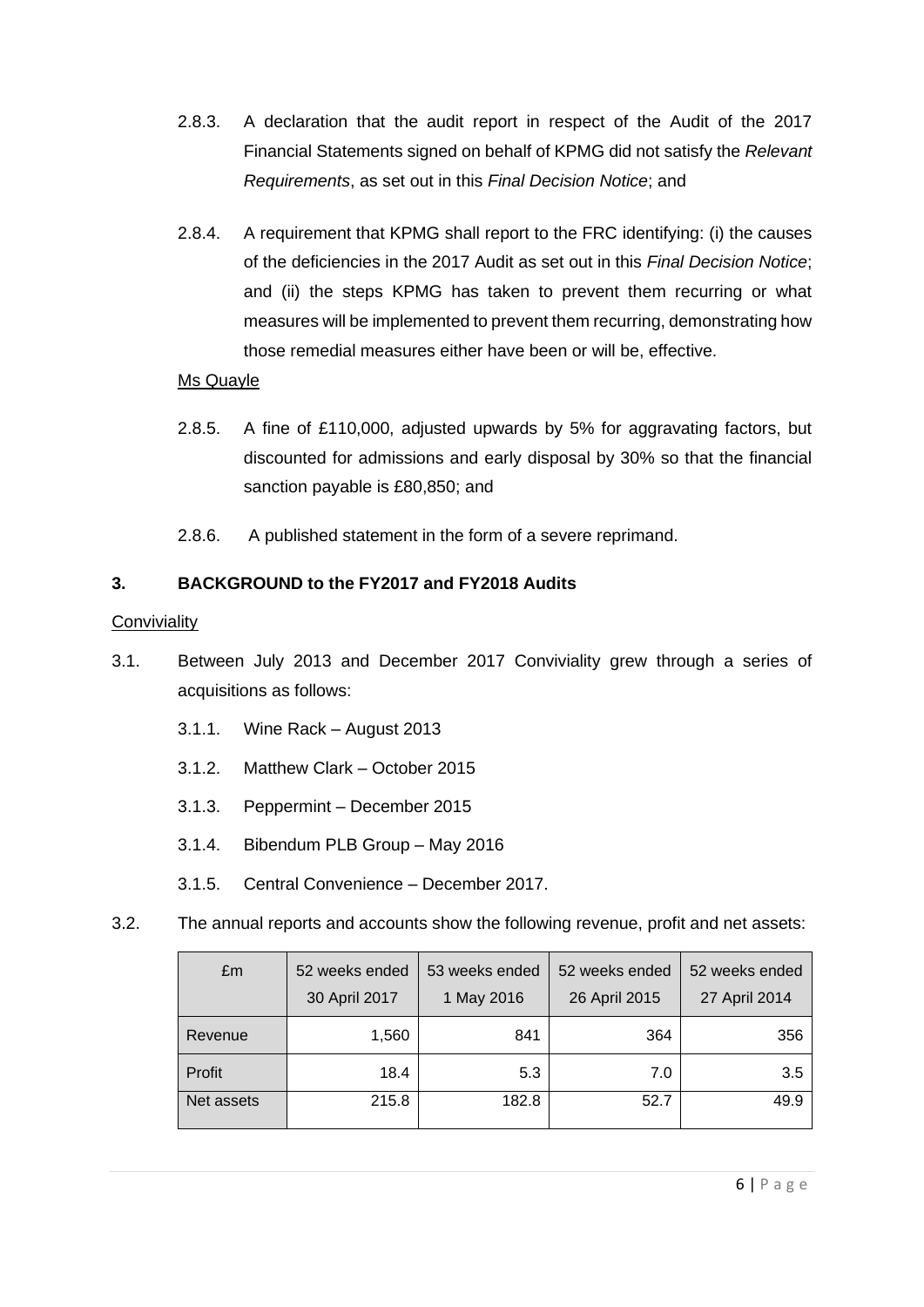- 3.3. At the time of the FY2017 Audit and the FY2018 Audit, Conviviality operated in the following three divisions (as described in the FY2017 annual report):
	- 3.3.1. Conviviality Retail The UK's largest franchised off-licence and convenience chain with 352 Franchisees and more than 700 retail stores trading primarily under the fascia of Bargain Booze, Select Convenience and Wine Rack.
	- 3.3.2. Conviviality Direct The UK's largest independent wholesaler to the On Trade, serving c.25,000 outlets from national prestige hotel chains to independent food led pubs and restaurants, trading through two businesses – Matthew Clark and Bibendum.
	- 3.3.3. Conviviality Trading A full-service drinks brand and wine agency business with national sales and activation capability from traditional On and Off Trade retail, to festivals and events.
- 3.4. The 2017 Financial Statements were signed on 17 July 2017.
- 3.5. On 29 January 2018 Conviviality stated in its half year results for the 26 weeks ended 29 October 2017 that "*it continues to trade in line with the Board's expectations for the full year*". Revenue was up by 9.2%, adjusted EBITDA was up 1.7% but profit after tax was down 10.3% compared to the previous year.
- 3.6. On 8 March, 13 March and 14 March 2018 Conviviality issued trading updates stating, among other things, that EBITDA for FY2018 was expected to be approximately 20% below current market expectations (from a range of £69.1m to £70.5m down to £55.3m to £56.4m); there had been a material error in the financial forecasts of the Conviviality Direct business which meant that the EBITDA for the current period would be impacted by £5.2m and a £30m payment due to HM Revenue & Customs on 29 March 2018 had not been accrued for within the company's short term cash flow projections.
- 3.7. On 14 March 2018 Conviviality's shares were suspended from trading on AIM.
- 3.8. On 21 March 2018 Conviviality released an update outlining plans to raise equity of £125m in order to provide capital for the company to resolve overdue payments with its creditors, settle liabilities to HMRC, repay its revolving credit facility and provide working capital headroom (the "**equity fund raise**"). Conviviality also provided a trading update which stated that if the equity fund raise was successful, the expectation for EBITDA was now £45.5m to £46.0m.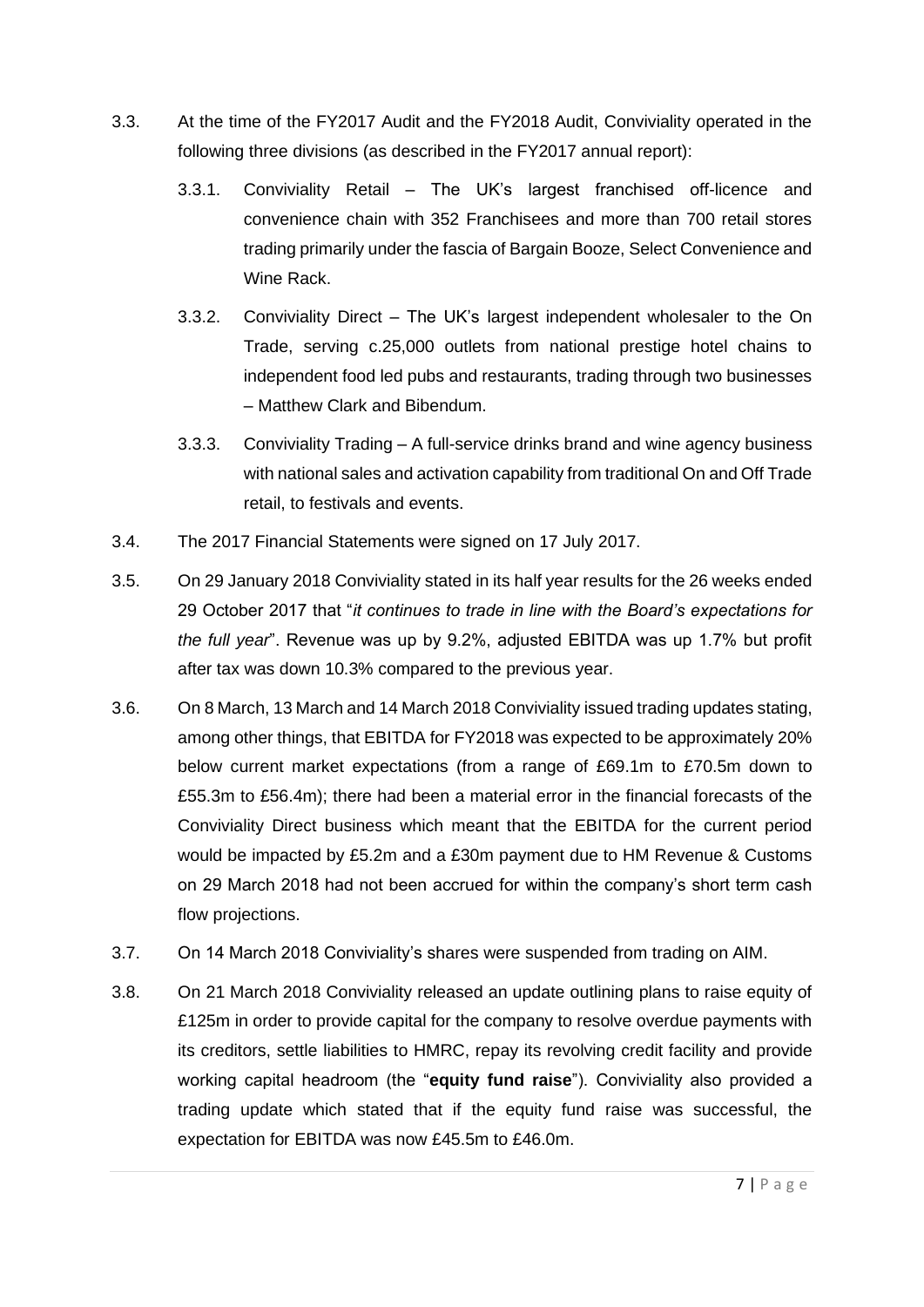3.9. On 28 March 2018 Conviviality announced that it had failed to obtain support for the equity fund raise and on 5 April 2018 Conviviality went into Administration.

## The Respondents

- 3.10. In 2017, KPMG was ranked as the fourth largest audit firm in the UK by total fee income (total fee income of £2,172m) and second largest by audit fee income (income from audit and directly related services for audited entities of £548m), with 597 principals and 136 audit principals. The FY2017 Audit was KPMG's second year as the *Statutory Audit Firm* for Conviviality.
- <span id="page-7-0"></span>3.11. Ms Quayle was appointed as Senior Partner of KPMG's Manchester office on 1 October 2017 having previously been a non-executive director on the Board of KPMG UK and Chair of KPMG's Audit and Risk Committee (from 1 October 2014 to 30 September 2017) and Head of KPMG's Audit practice in the North (from 1 June 2016 to 30 September 2017).
- 3.12. Ms Quayle signed an unmodified audit opinion on 17 July 2017, on behalf of KPMG, in relation to the 2017 Financial Statements.
- 3.13. The Respondents' statutory responsibility was to form an opinion as to whether the FY2017 Financial Statements showed a true and fair view and had been properly prepared in accordance with International Financial Reporting Standards ("**IFRS**") and the Companies Act 2006.
- 3.14. An audit involves obtaining sufficient appropriate "audit evidence" about the amounts and disclosures in the financial statements in order to give reasonable assurance that the financial statements are free from material misstatement, whether caused by fraud or error.
- 3.15. Audit evidence is defined in International Standards on Auditing (UK) ("**ISA**") 500 as "*information used by the auditor in arriving at the conclusions on which the auditor's opinion is based*". Audit evidence is primarily obtained from audit procedures performed during the course of the audit.

## **4.** *RELEVANT REQUIREMENTS* **TO WHICH THE** *ADVERSE FINDINGS* **RELATE**

- 4.1. The *Relevant Requirements* relevant to this *Final Decision Notice* in relation to the FY2017 Audit are (in each case the October 2009 version unless otherwise stated):
	- 4.1.1. ISA 200 (Overall objectives of the independent auditor and the conduct of an audit in accordance with international standards on auditing);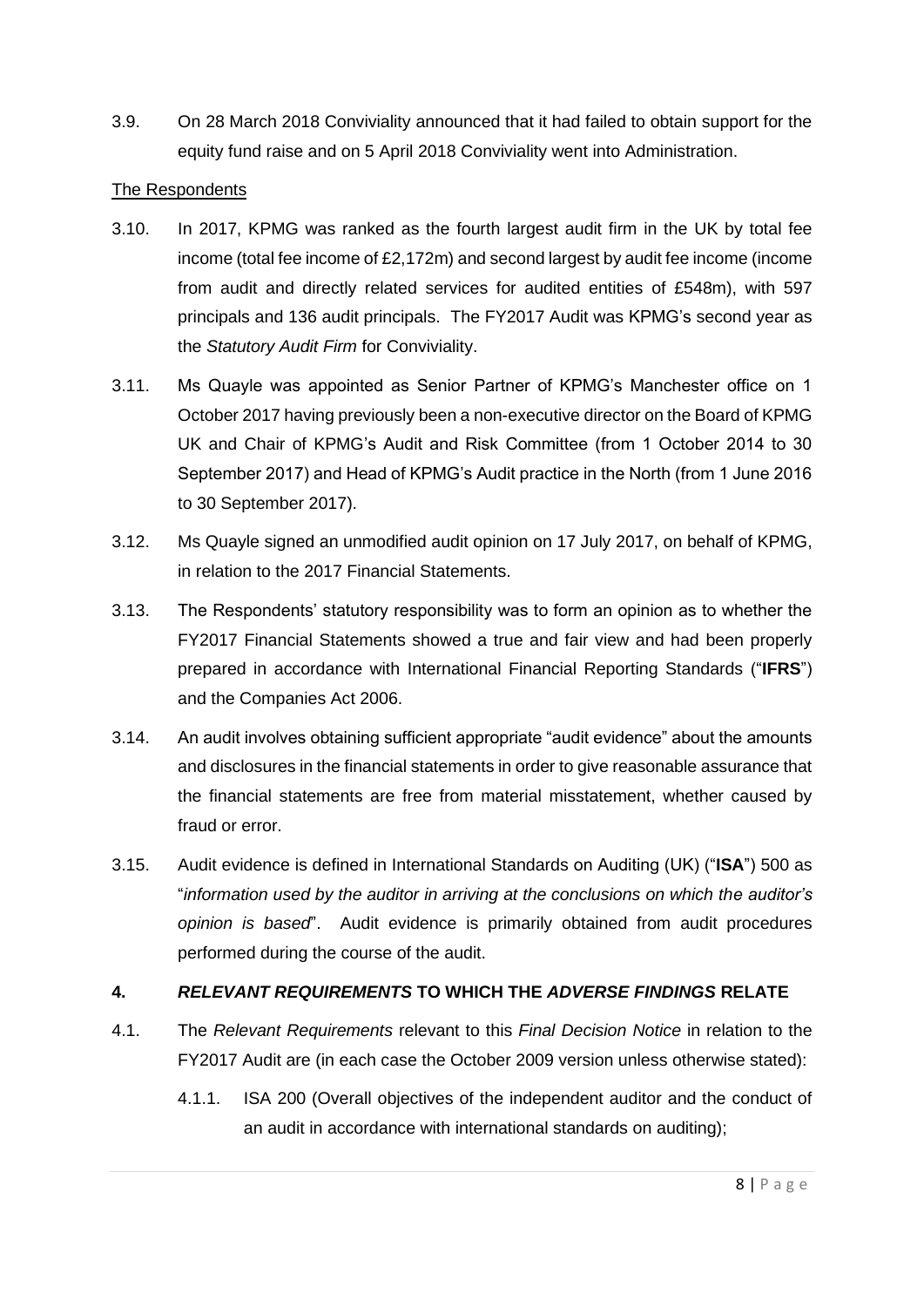- 4.1.2. ISA 220 (Quality control for an audit of financial statements);
- 4.1.3. ISA 230 (Audit documentation);
- 4.1.4. ISA 240 (Auditors' responsibilities relating to fraud);
- 4.1.5. ISA 300 (Planning an audit of financial statements);
- 4.1.6. ISA 315 (Identifying and assessing the risks of material misstatement through understanding the entity and its environment) (June 2013 version);
- 4.1.7. ISA 500 (Audit evidence); and
- 4.1.8. In relation to the FY2018 Audit only, the *Relevant Requirement* relevant to this *Final Decision Notice* is the Ethical Standard.
- 4.2. Extracts of the ISAs and the Ethical Standard which are of particular relevance to the *Adverse Findings* are set out in Appendix 1 hereto.

#### **5. ADVERSE FINDINGS – FY2017 Audit**

#### **ADVERSE FINDING 1 – Risk assessment in relation to the FY2017 Audit**

- 5.1. The audit work in relation to risk assessment breached ISAs 230, 240 and 315. As set out below, KPMG failed adequately to re-assess and revise the risks of material misstatement arising from fraud and/or accounting management bias and failed appropriately to respond to those risks and adjust their audit procedures in light of information obtained during the course of the audit. KPMG therefore failed to design and perform sufficient audit procedures to counteract those risks.
- 5.2. KPMG was aware that management was under pressure from the expectations of shareholders, market analysts, from the Board, and from their own bonus terms to report the achievement of particular financial targets.
- 5.3. In its audit planning documents, as it was required to do by ISA 240, KPMG identified in its Audit Strategy Document ("**ASD**") significant fraud risks relating to:
	- 5.3.1. Management override of controls. KPMG concluded that it had not "*identified any specific additional risks of management override relating to this audit*". KPMG assessed the risk as having a higher than medium potential impact on the financial statements but a low likelihood of occurrence.
	- 5.3.2. Revenue recognition, namely the risk that "*fraudulent misstatement (over or under-statement) of revenue occurs*". KPMG assessed the risk as having a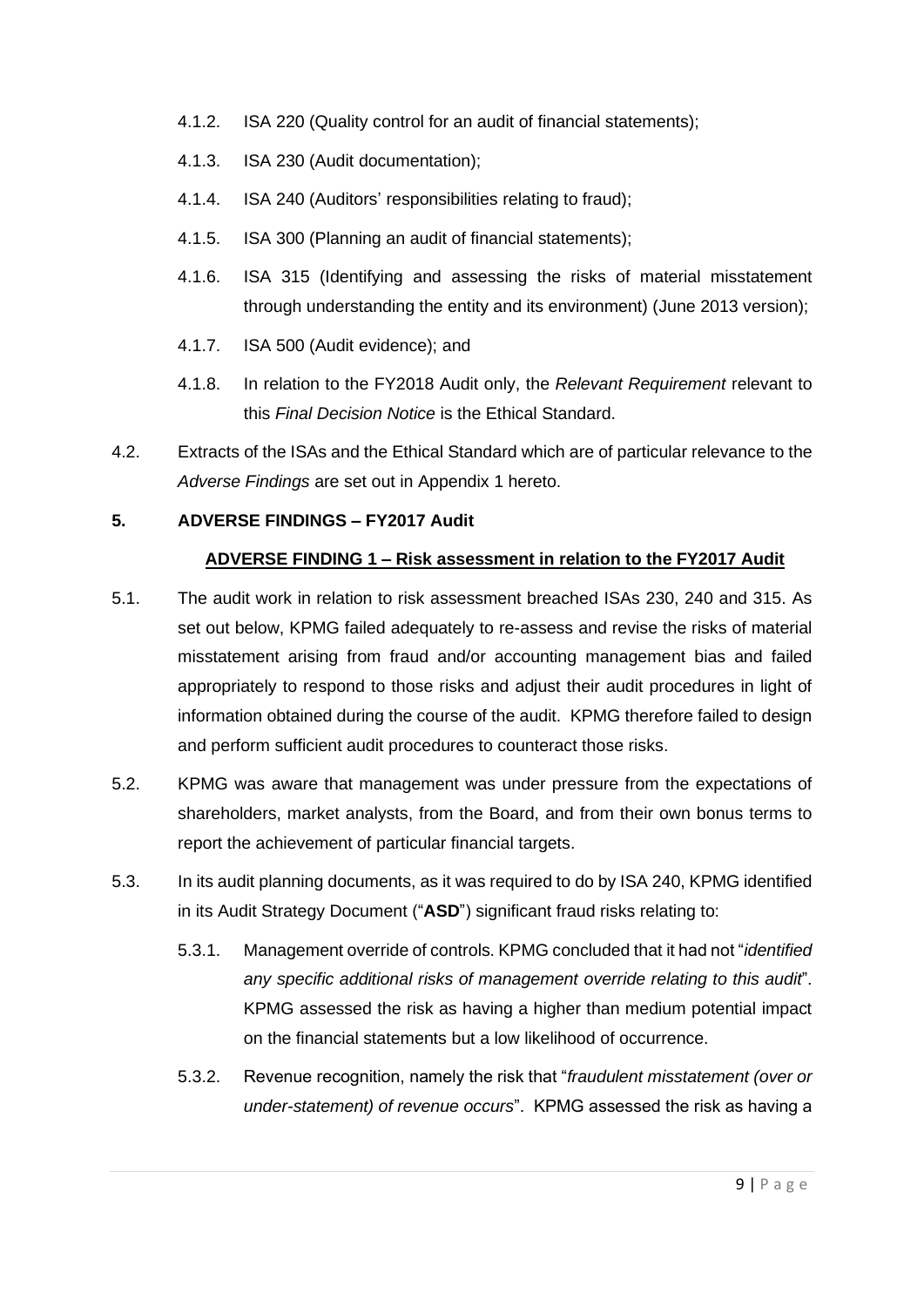medium financial statement impact and a below medium likelihood of occurrence.

<span id="page-9-0"></span>5.4. KPMG also identified the following specific risks in relation to revenue recognition *in an audit paper entitled "Fraud Risk Identification and Assessment"*:

> "*Management is under pressure from sources outside - being shareholders (PLC), to achieve an expected earnings target or financial outcome by overstating profits. As the group is changing - i.e. acquisition of Bibendum - there are pressures for this to go smoothly. Particularly since the consequences to management for failing to meet financial goals can be significant and impacts the remuneration package rewarded to management which is directly correlated to financial performance of the company [Source: ISA 240.A1]. This risk factor is expected to most likely manifest around the period end when management can most easily manipulate revenue recognition by bring forward revenue that should be recognised in subsequent periods. This may be the case if management become aware that they are unlikely to meet set profit targets either being those that drive remuneration or those that were announced to the market"*.

- 5.5. Against that background the following information obtained during the course of the audit should have resulted in KPMG revising its risk assessment and ensuring that the audit procedures planned and performed were a sufficient response to the assessed risks of material misstatement.
- 5.6. KPMG knew that EBITDA performance in FY2017 had been 30.7% below budget at the five-month mark, and approximately 26% below budget after nine months. Yet in the 2017 Financial Statements management reported EBITDA for the whole year at £60.87m, i.e. £2.57m over budget. Therefore in the last three months of FY2017 the Group had more than made up the 26% shortfall that had accumulated over the preceding nine months.
- 5.7. Approximately 33% of reported EBITDA was booked in the final month of the period as part of a management's year-end process. This was achieved by management taking a series of accounting actions in the FY2017 year-end accounting and entering into transactions which appeared to be aggressive, resulting in a dramatic increase to the EBITDA figure reported in the 2017 Financial Statements.
- 5.8. A number of optimistic or aggressive accounting judgements and estimates were identified by KPMG after the initial risk assessment: revenue recognition (see further **Adverse Finding 2**); the treatment by management of the Company 1 Wine Contract (**Adverse Finding 3**); the allocation of costs i.e. capitalisation and exceptional items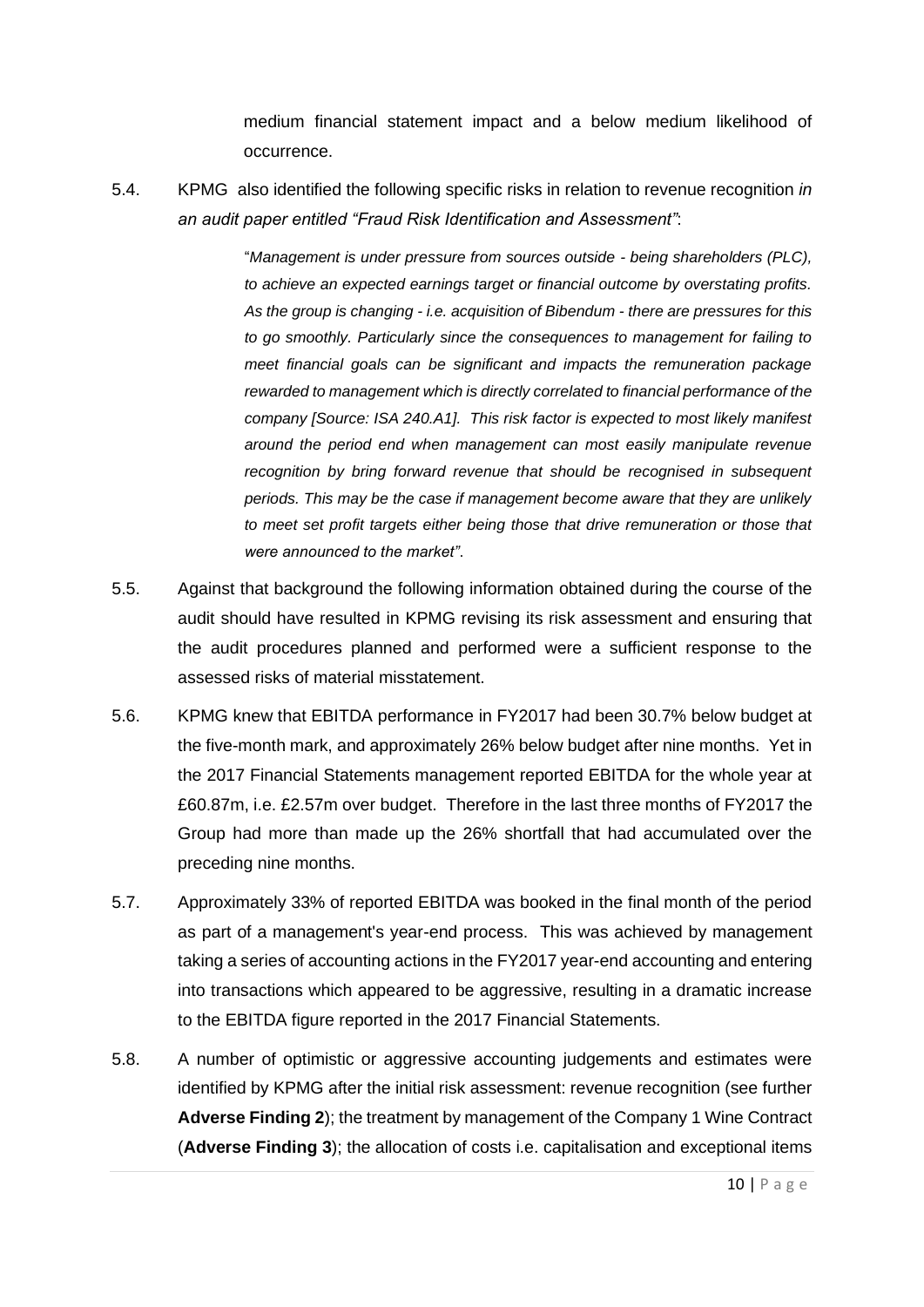(**Adverse Finding 4**); and the Accrued Supplier Income (**Adverse Finding 5**), all of which served to increase reported EBITDA.

- 5.9. These matters should collectively have caused the audit team to revise its initial risk assessment of risk of management override in respect of reported profits and of risk of inappropriate revenue recognition. However KPMG failed adequately to reevaluate its assessment of the fraud risks relating to management override of controls or improper revenue recognition.
- 5.10. While the more subjective items which contributed to the achievement of budget by the end of the year were subjected to scrutiny by the audit team, as is more particularly described in Adverse Findings 2 to 5, the work undertaken by the audit team in those areas was not sufficient to address the risk of misstatement in reported EBITDA which KPMG should have recognised in the light of information obtained during the audit.
- 5.11. In light of the other indicators of management bias that existed at the time, KPMG should have paid close attention to the fact that management declined to adjust for audit differences identified by KPMG in its Report to the Audit Committee totalling approximately £1.3m against planning materiality set at £1.4m, which was a further indicator of a risk of management bias and/or fraud in the reporting of Conviviality's financial results. Although the audit team identified management's optimistic judgements and examples of aggressive accounting in reporting to the Audit Committee, the audit documentation is inconsistent in that regard suggesting that insufficient attention was given to the implications of the management bias that had been identified. KPMG therefore failed sufficiently to assess, design or take audit measures to detect potential audit misstatements arising from management bias.
- 5.12. In its workpaper "4.5.4.4 Management override of controls", KPMG concluded that it had "*evaluated accounting estimates and did not identify any indicators of management bias, although we note the significant number of costs recorded as fair value adjustments or exceptional items, and the capitalisation of a number of overhead costs*" (emphasis added).
- 5.13. Audit workpaper "4.7.1.3 EQCR Overall Evaluation" included a section on management bias relating to estimates. Although it concluded that the key accounting judgements were "optimistic" (and the Respondents reported the same to the Audit Committee), it wrongly concluded that "*The entity's accounting practices do not indicate possible bias in management's judgments*". On the contrary, the risk of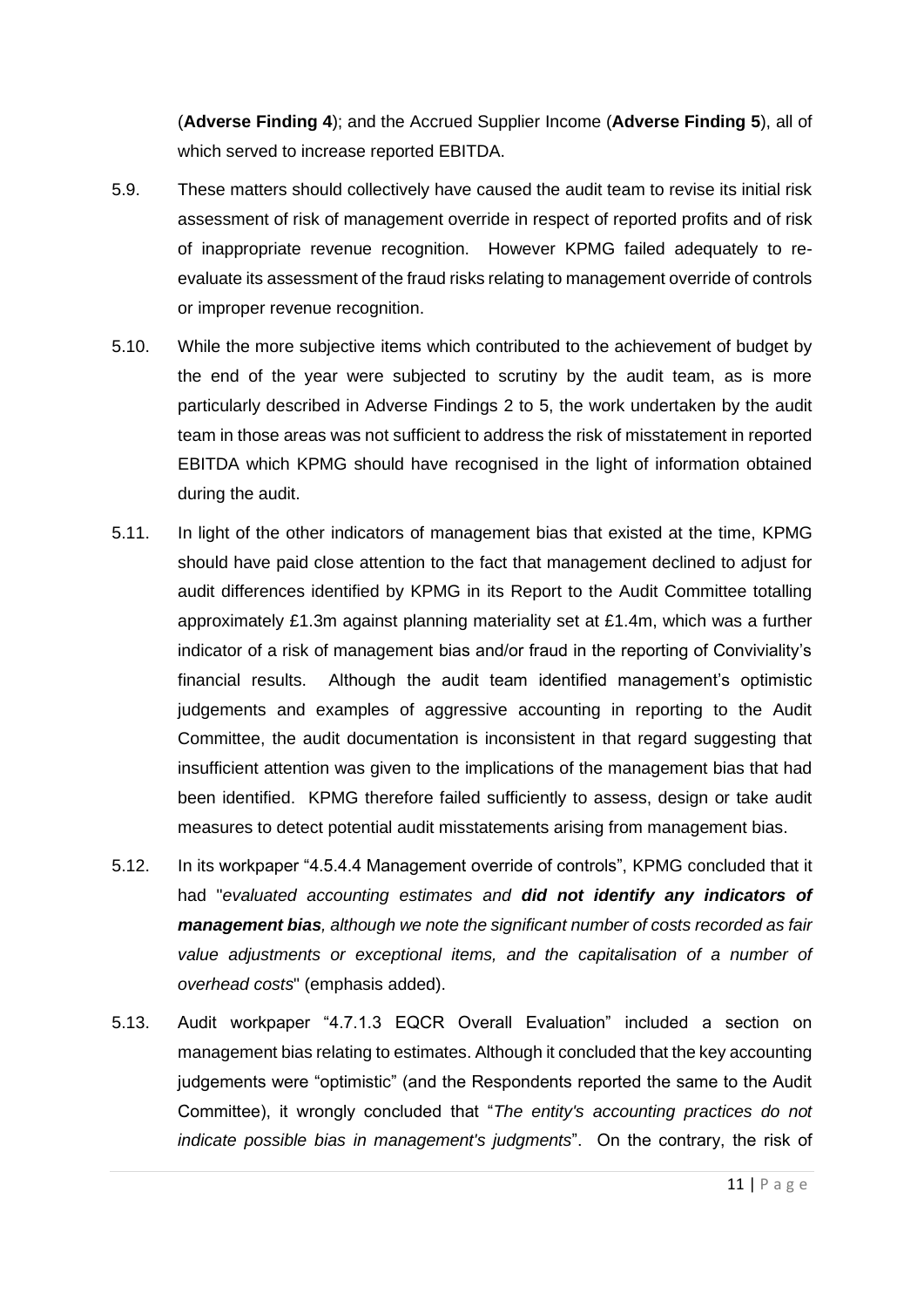management bias (whether conscious or unconscious) was evident in management's accounting estimates and judgements, giving rise to a real risk of material misstatement.

- 5.14. By the matters set out above, KPMG breached the requirement in **paragraph 31 of ISA 315** to revise the assessment of the risks of material misstatement and the requirements in **paragraphs 28, 30 and 32b of ISA 240** to design and perform audit procedures responsive to the risks of material misstatement due to fraud.
- 5.15. KPMG also failed adequately to document its audit procedures in respect of its risk assessment and fraud risk assessment, in that it failed:
	- 5.15.1. to appropriately and consistently document the evidence that it had identified of management bias;
	- 5.15.2. adequately to document its concerns about the financial reporting culture in its Entity Level Controls Workpaper and in its other audit workpapers; and
	- 5.15.3. to correctly document in audit workpaper 4.5.6 (summary of control deficiencies) a significant control deficiency identified in relation to Bibendum PLB<sup>2</sup>.

In failing to document these matters KPMG breached **paragraph 8 of ISA 230**.

# **ADVERSE FINDING 2 – Revenue recognition: franchise licence fees**

- 5.16. The audit work in relation to revenue recognition in relation to franchise licence fees breached ISAs 200 and 500 as set out below.
- 5.17. KPMG failed to obtain sufficient appropriate audit evidence to support management's recognition of £5.9m as accrued franchise licence fee revenue in FY2017:
	- 5.17.1. Conviviality signed 62 Franchise and License Agreements in the year ended 30 April 2017. The length of these agreements varied between three and 10 years, but the majority were 10 years in length. The agreements included a 'Franchise Licence Fee' ("**FLF**"), which was stated, in the only such agreement retained on the audit file, to be payable in respect of "*the rights granted under the agreement*". The FLFs were payable in instalments over several years. Management recognised as accrued income some £5.9m in

<sup>&</sup>lt;sup>2</sup> A business unit in the Conviviality Direct division.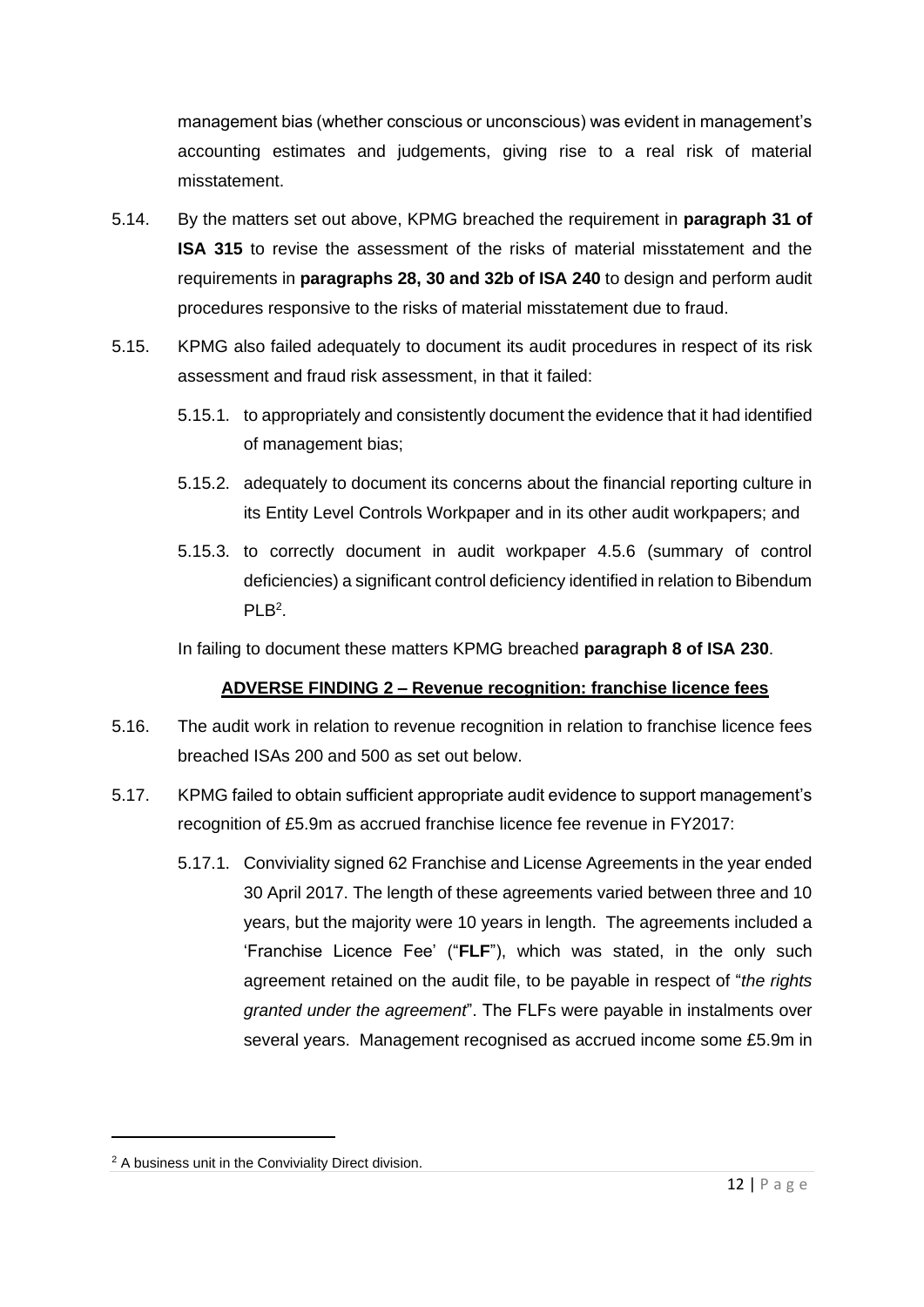FLFs. An audit adjustment proposed by KPMG was a deduction of £0.4m to reflect the net present value of the deferred instalments.

- 5.17.2. In order to determine whether it was appropriate to accrue this FLF revenue upfront, KPMG considered that four criteria needed to be complied with, which were derived from IAS 18.IE.20 (Illustrative Example paragraph 20 to IAS 18 (Revenue)).
- 5.17.3. These criteria were: (i) the rights to the asset are assigned to the licensee in return for a fixed fee or non-refundable guarantee; (ii) the contract is noncancellable; (iii) the licensee is able to exploit its rights to the asset freely i.e. the licensor no longer retains managerial control; and (iv) the licensor has no remaining obligations to perform.
- 5.17.4. KPMG had insufficient audit evidence to satisfy itself that all of these criteria were met. As noted, only a single signed Franchise and Licence Agreement, made between Bargain Booze and a third party entity and dated 26 April 2017 (the "**Agreement**") was considered for the purpose of considering whether the criteria were satisfied and retained on the audit file. Although the terms of the Agreement supported the satisfaction of criterion (ii) "*the contract is non-cancellable*", it did not provide sufficient appropriate audit evidence to support (and there was no other evidence obtained to support) KPMG's conclusion that the other three criteria were satisfied. In particular:
	- 1) Criterion (i)

There was no evidence that any of the payments under the Agreement represented a fixed fee for an assignment of rights. The Agreement identified a charge of £124,320 defined as the "FLF", payable in monthly instalments over the first seven years of the term of the Agreement; and another much smaller monthly charge of £367.95 described as 'Continuing Franchise Fees' ("**CFF**").

The FLF was not defined in the Agreement as being in relation to the sale of an asset. Schedule 1 Part 3 of the Agreement defined the Franchise Licence Fee as being in respect of "*the rights granted under this Agreement*". The terms of the Agreement did not therefore provide sufficient appropriate audit evidence to support the conclusion that the FLF was not consideration for performance of both initial and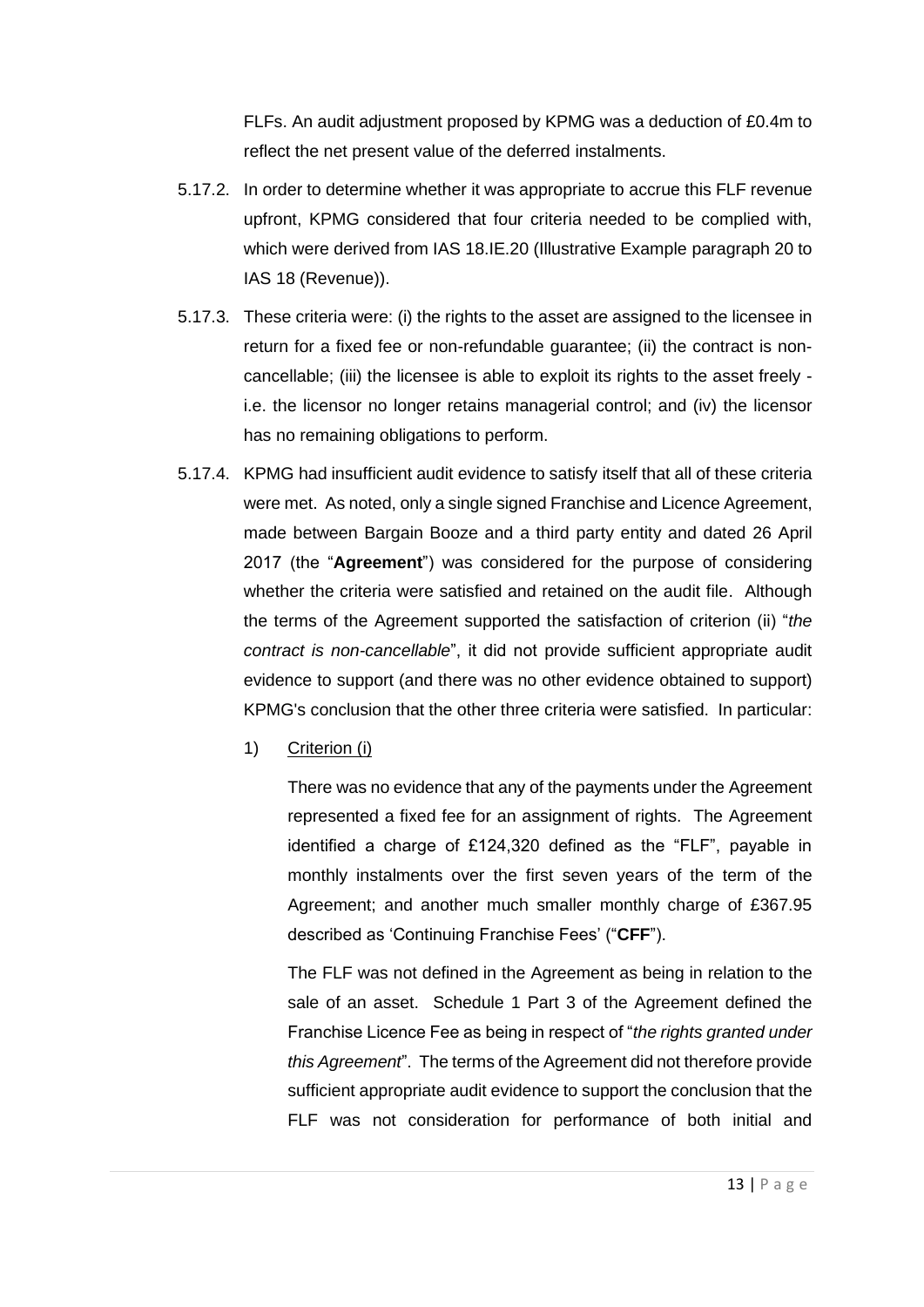continuing obligations of the franchisor as set out in Sections 2, 4 and 5 of the Agreement.

2) Criterion (iii)

Sections 6, 7 and 20.1 and Schedule 5 Clause 3 of the Agreement imposed extensive obligations upon the franchisee, continued compliance with which was a condition of the franchise, and granted the franchisor extensive rights, all of which, in the absence of further evidence, raised questions about consistency with the IAS 18 requirement that the franchisee must be able to exploit its rights to the asset freely. KPMG did not obtain any further evidence to support the conclusion that criterion (iii) was satisfied.

In its workpaper KPMG accepted management's assertion that, whilst the franchisor could provide "guidance", the franchisee had "discretion" to determine opening hours. This conclusion was not supported by Clause 6 of the Agreement, but there was no evidence of KPMG challenging management's assessment on this point.

3) Criterion (iv)

Section 5 of the Agreement was entitled "*Continuing Obligations of Franchisor*", and listed several ongoing obligations on the franchisor including providing advice, guidance, training, products and services and convening meetings to discuss the franchisor's proposals for promotional activities. Bargain Booze therefore appeared to have a number of continuing obligations to perform throughout the life of the agreement. KPMG did not obtain additional audit evidence to support the conclusion that the value of the CFF reflected a fair market value which was sufficient to cover the ongoing obligations of Bargain Booze as franchisor.

Nor did KPMG challenge management's assessment that there were no ongoing obligations of the franchisor in the agreements.

5.17.5. If, as KPMG concluded, there were no further obligations required to be performed by Conviviality in consideration of the payment of the FLFs, then it also failed to obtain sufficient appropriate audit evidence to satisfy itself that the CFFs were sufficient to provide a reasonable profit on the continuing services under the agreements.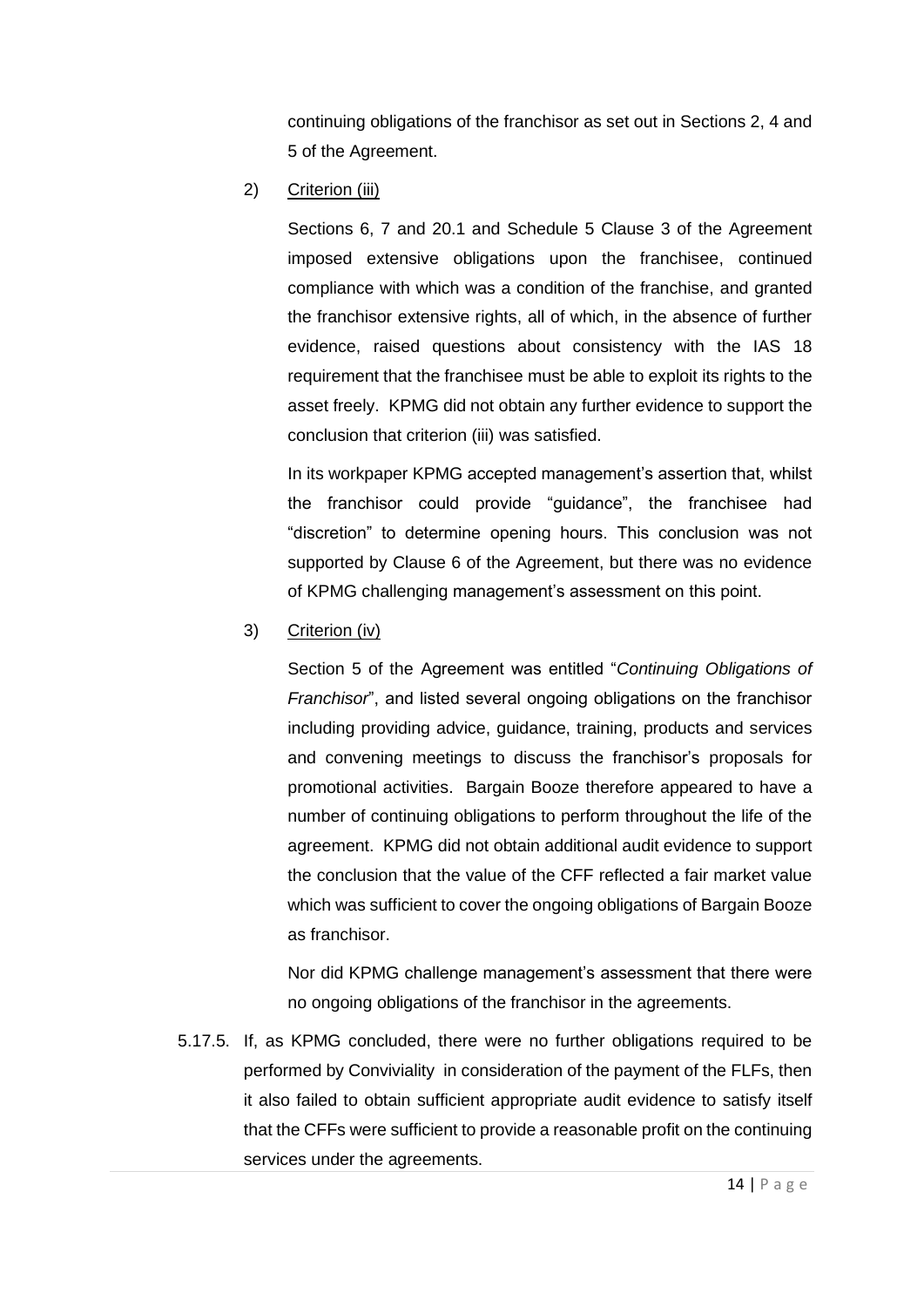- 5.17.6. KPMG also failed to obtain sufficient appropriate audit evidence to support the assertion made by management that the franchise agreements were all of a standard form and had consistent terms to each other and that the accounting policy could be applied consistently across all agreements.
- 5.17.7. In the circumstances, there was insufficient evidence to support a conclusion that it was appropriate to recognise and accrue the FLF income upfront.

As a result of the matters set out above, KPMG breached **paragraph 6 of ISA 500**.

- 5.18. KPMG failed adequately to apply professional scepticism in its audit of revenue recognition relating to the FLFs:
	- 5.18.1. KPMG had correctly identified that pressures and incentives on management might lead to improper recording of recognition of revenue and that the business was performing significantly below budget for the first five months of the financial year (actual EBITDA was then 30.7%, or £7.2m, below budget) and was 26% behind budget after nine months. The additional income and EBITDA to be derived from the upfront recognition and accrual of the FLF income was £5.9m, providing a material increase in EBITDA for the year. Although KPMG was, at the planning stage of the 2017 Audit, alert to the risks of material misstatement due to management bias, it did not approach its actual review and work in respect of the terms of the Franchise and License Agreements and the resulting accounting treatment with sufficient scepticism or challenge of management.
	- 5.18.2. KPMG failed to challenge management about the appropriate accounting treatment of the Franchise and License Agreements, in circumstances where a very substantial proportion of the accrued franchise fee income apparently related to Franchise and License Agreements concluded in April 2017, the last month of FY2017. This is despite the fact that in its planning KPMG had identified precisely this risk: see paragraph [5.4](#page-9-0) above.

This represented a breach of **paragraph 15 of ISA 200.**

## **ADVERSE FINDING 3 – Company 1 Wine Contract**

5.19. At HY2017 management increased an existing fair value provision (established on the acquisition of Matthew Clark in October 2015) for a contract with onerous terms between Matthew Clark and the wine supplier "Company 1", covering wine sales until 2025 (the "**Company 1 Wine Contract**"). The provision was increased at HY2017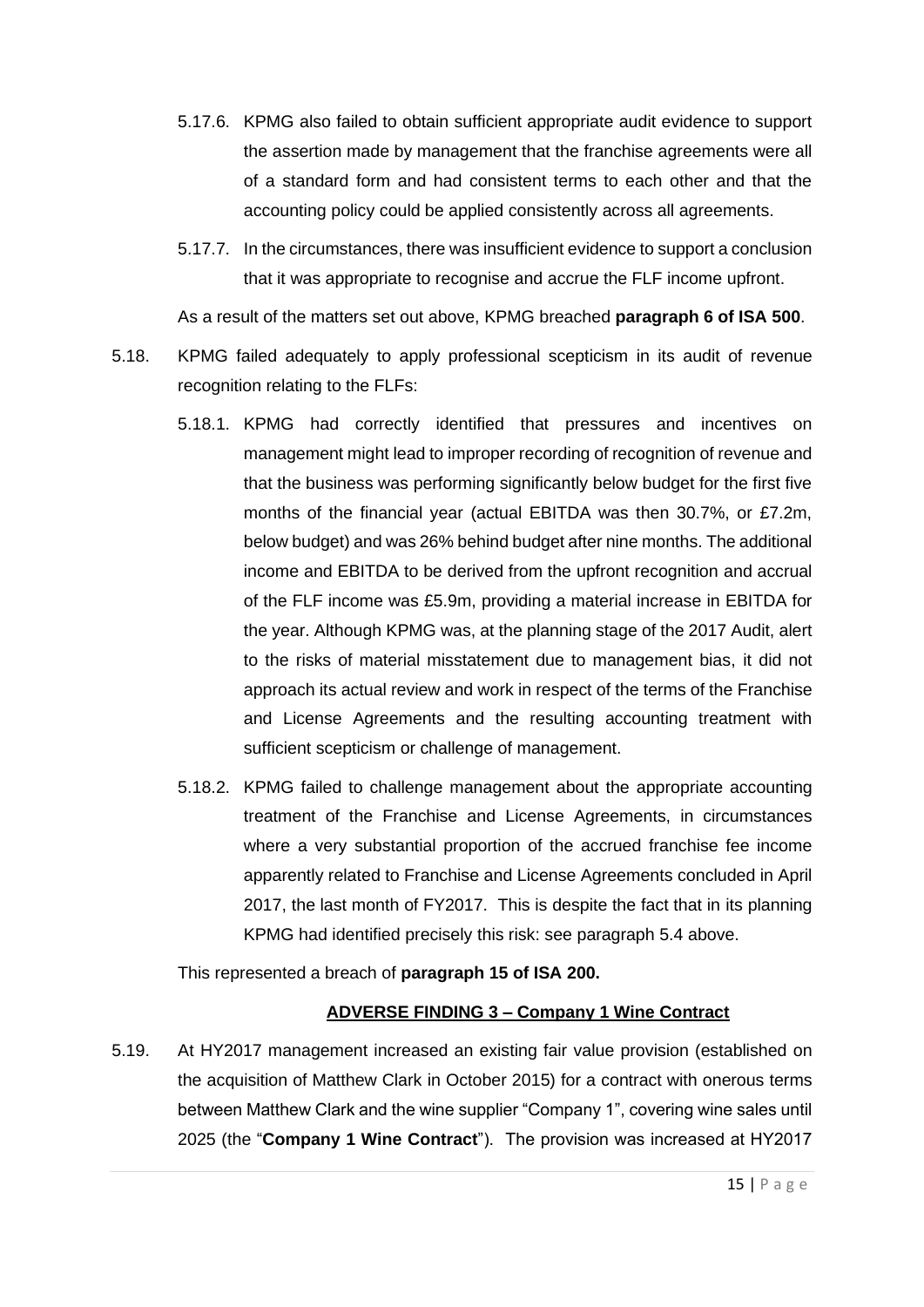by £5.8m, to £10.1m (by means of a post-acquisition "fair value adjustment" to Matthew Clark's goodwill). The Company 1 Wine Contract contained penalty clauses which applied if a particular percentage of total annual Conviviality wine sales were not of Company 1 wines.

- 5.20. Then, at the FY2017 year-end, 18 months after the acquisition of Matthew Clark, management proposed a further adjustment to the provision, because the Company 1 Wine Contract had since been substantially renegotiated. Management's revised, year-end calculation indicated now a reduction in the provision, from £10.1m down to £5.948m, based on expected reductions in the penalties payable over the remaining life of the Company 1 Wine Contract (2017-2025), as a result of its renegotiation. This would result (following utilisation of the provision to pay penalties under the Company 1 Wine Contract in FY2017, of £0.27m) in a reduction in the provision required of approximately £3.9m. At the same time management proposed that £3.9m of costs supposedly incurred during FY2017 in mitigating/ avoiding penalties under the Company 1 Wine Contract should be offset against this release of the provision thus increasing EBITDA by £3.9m.
- 5.21. KPMG did not in fact appropriately assess and record in its audit work papers the accounting basis for the Company 1 Wine Contract provision. In the course of Executive Counsel's investigation, KPMG justified the establishment/ retention of the provision under IFRS3 as a "fair value provision". However, throughout its workpapers both at the half year and year-end (and including in their report to the Audit Committee), it referred to the provision as "the [Company 1] onerous contract provision" notwithstanding that since Conviviality made a margin on the contract it did not meet the IAS 37 (Provisions, contingent liabilities and contingent assets) definition of an onerous contract.
- 5.22. The audit work in relation to the treatment of the Company 1 Wine Contract breached ISAs 200, 230 and 500 as set out below.
- 5.23. KPMG failed to obtain sufficient appropriate audit evidence, in the following areas:
	- 5.23.1. In a paper entitled "HY.7.1.1.3.00320 [Company 1] Onerous Contract Provision" KPMG had considered: (1) whether the upward adjustment of the provision at the half-year represented an adjustment within the fair value adjustment measurement period; and (2) the reasonableness of the adjusted provision itself. KPMG concluded it was made within the measurement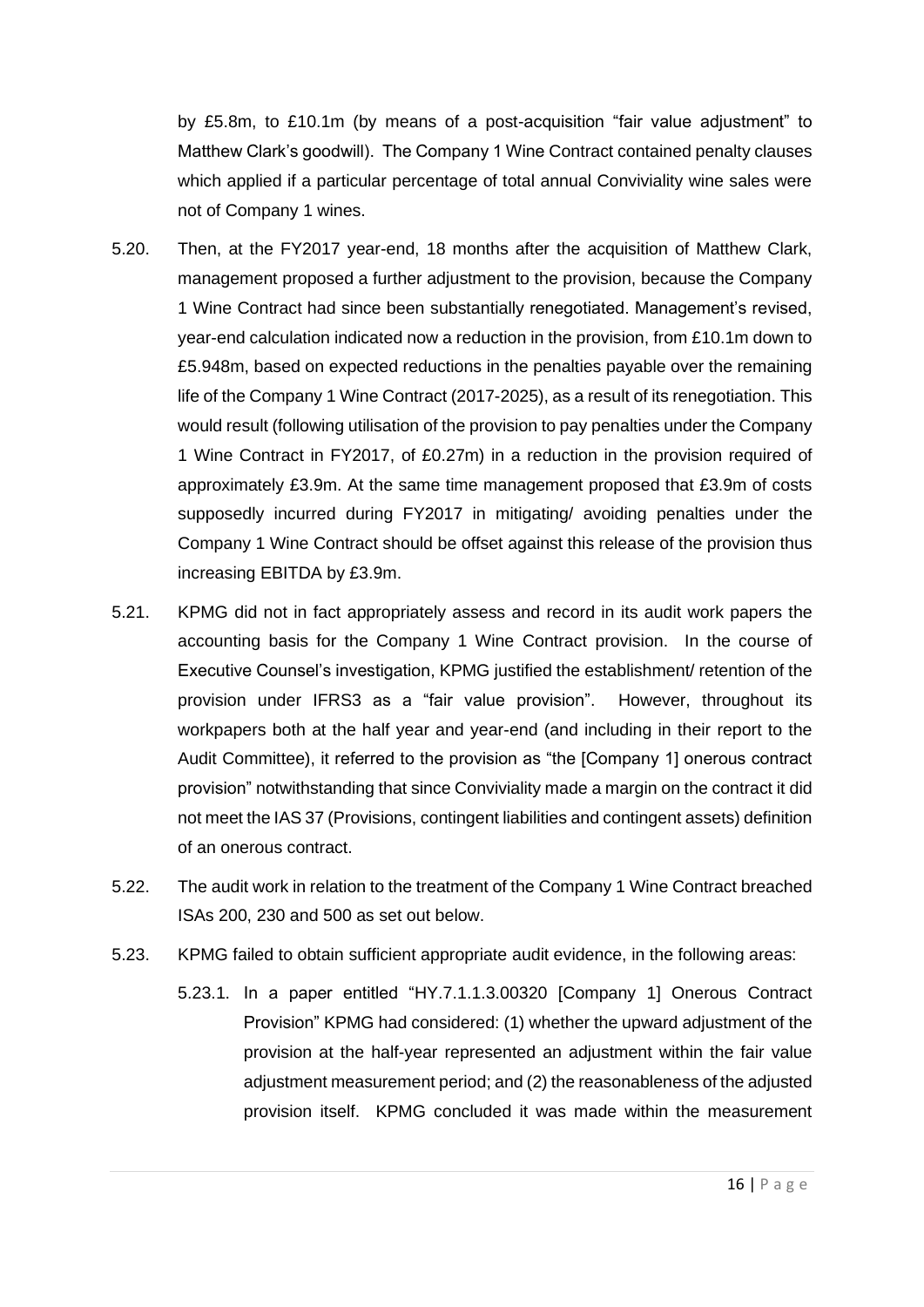period and that the basis for the adjusted provision was reasonable. However, KPMG:

- 1) failed to obtain sufficient appropriate audit evidence to determine whether this highly material increase of £5.8m in the provision at HY2017 was reasonable; and
- 2) failed in its review papers relied on for the year-end audit to show how they had checked management's calculation. Its audit work was limited to gaining an understanding of management's calculation without obtaining appropriate evidence to substantiate the basis for that calculation.
- 5.23.2. At the FY2017 year-end, following the renegotiation of the Company 1 Wine Contract, management's new calculation of the required (reduced) amount of the provision was based on a series of assumptions, which were not adequately supported by sufficient and appropriate evidence. One of the key assumptions was that the Group would be able to increase the proportion of Company 1 to total Conviviality wine sales by 0.32% each year from 2017 through to 2025. At HY2017, management had assumed a 0.25% annual reduction in the same performance measure. The impact of the movement in this assumption from negative 0.25% at HY2017 to positive 0.32% at FY2017 was £6.07m, a material figure. KPMG failed to obtain sufficient appropriate audit evidence to support management's revised, year-end calculations, or to justify the material changes in the assumptions made, from those which had been made at HY2017.
- 5.23.3. Management's proposal that £3.9m of costs supposedly incurred in FY2017 in mitigating/ avoiding penalties under the Company 1 Wine Contract should be charged/ offset against the release of provision was initially rejected by KPMG. But, instead, KPMG accepted that these "mitigatory" costs could be treated as exceptional, and therefore netted-off in the Income Statement against the exceptional credit arising from the release of the provision (KPMG having previously been concerned that any releases from the acquisition provision should be treated as exceptional rather than benefitting pre-exceptional results).
- 5.23.4. KPMG failed to obtain any sufficient appropriate audit evidence that these costs were in fact exceptional in character. The "mitigatory" costs did not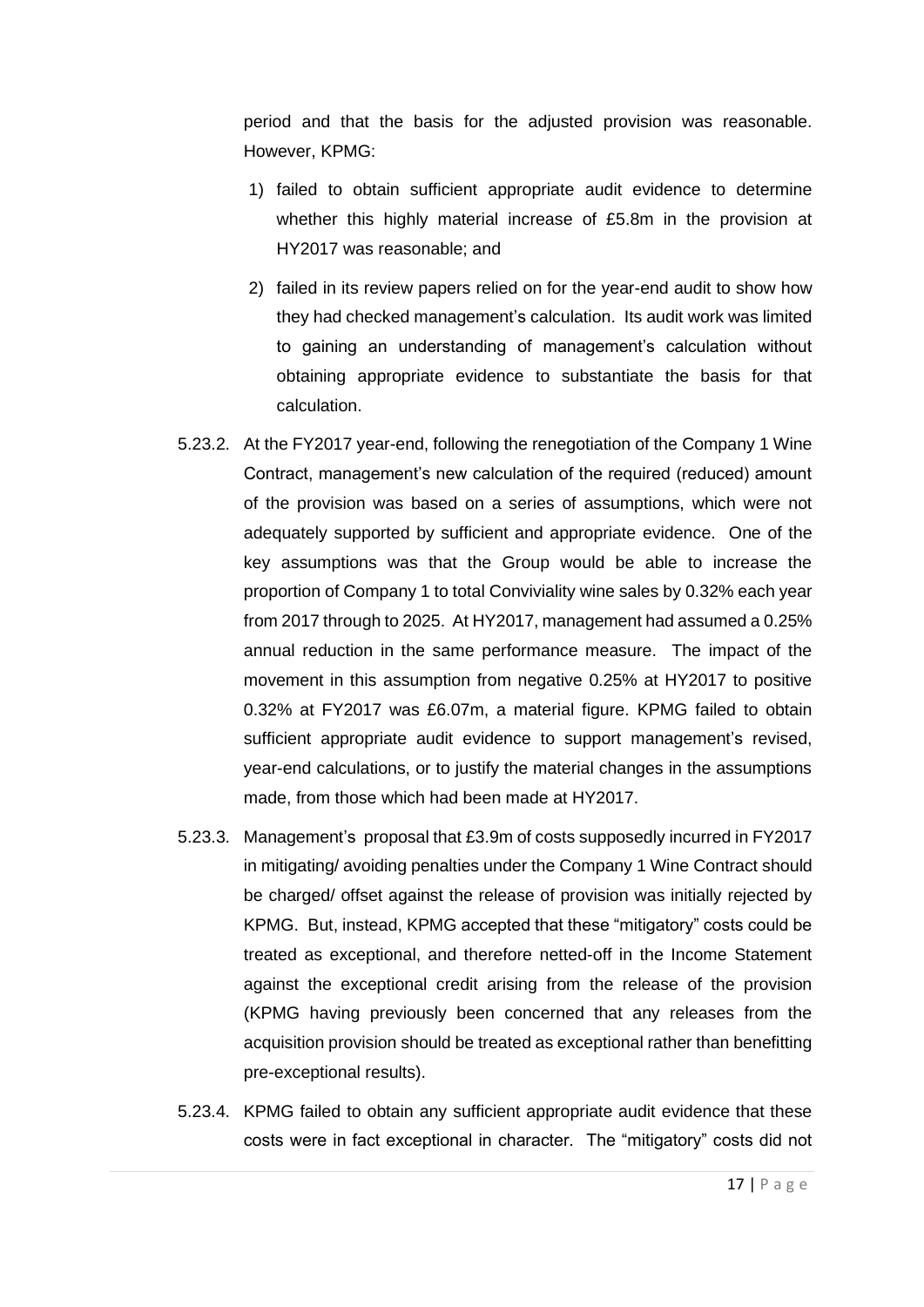appear to meet the criteria for being included as exceptional costs in accordance with the Group's accounting policy because they did not "*possess a high degree of abnormality which arise from events or transactions that fall outside the ordinary activities of the Group and which are not expected to recur*". They were not abnormal, because they were clearly costs incurred in the normal operating activities of the Group (i.e. supporting and promoting sales of Company 1 Wine wines). Nor were they one-off non-recurring costs. If (as management contended) it was cheaper to support the Company 1 sales (by incurring these costs) than to pay the contract penalties, such costs were likely to be incurred for the entire length of the Company 1 Wine Contract (which was 10 years).

5.23.5. Ultimately the costs were offset in the provision movement and a net release of £0.5m (before discounting effects) was credited to exceptional items. KPMG failed to obtain sufficient appropriate audit evidence that these claimed costs had actually been incurred specifically for the stated purpose of mitigating contract penalties.

This was a breach of **paragraph 6 of ISA 500**.

- 5.24. KPMG failed to exercise sufficient professional scepticism in relation to the treatment of the £3.9m "mitigatory costs" relating to the Company 1 provision. KPMG should have recognised that such a treatment would result in an increase in adjusted EBITDA, and therefore called for a more careful assessment of the accounting for the contract as a whole and the risk of improper manipulation by management of the recording in the accounts of that measure. This was a breach of **paragraph 15 of ISA 200**.
- 5.25. KPMG failed to prepare sufficient audit documentation to enable an experienced auditor, with no previous connection with the Audit, to understand the work performed in relation to the Company 1 Wine Contract. This was a notable breach of **paragraph 8 of ISA 230**.

## **ADVERSE FINDING 4 – Capitalisation of Costs and Exceptional Items**

5.26. The audit work in relation to the capitalisation of costs and exceptional items breached ISAs 230 and 500 as set out below.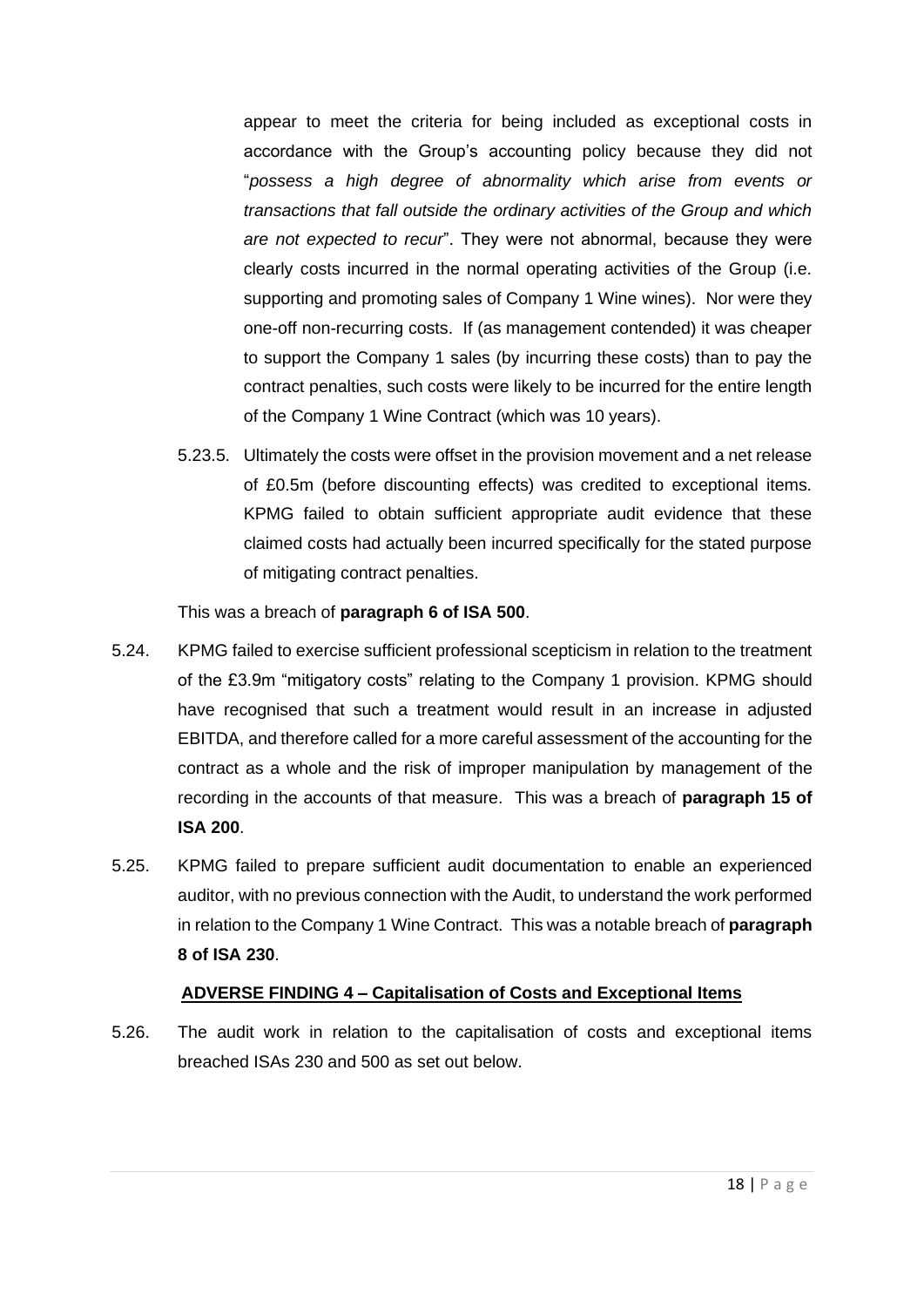#### **Capitalisation of Costs**

- 5.27. KPMG failed to obtain sufficient appropriate audit evidence with respect to the audit of capitalisation of costs as explained below.
	- 5.27.1. Although KPMG initially challenged management's assessment that 100% of the salaries of the recruitment and acquisition team should be capitalised, it failed to obtain sufficient appropriate audit evidence to support whether or not management's revised calculation of 82% was a reasonable allocation of salary and other costs relating to the recruitment and acquisition team to the creation of capital assets of expected economic benefit.

This was a breach of **paragraph 6 of ISA 500**.

- 5.28. KPMG failed to adequately document its audit procedures in the following areas:
	- 5.28.1. Management sought to capitalise various salary and time-related costs, of which some were said to be attributable to the development of a new software system. Notwithstanding the fact that no timesheets appear to have been kept by Conviviality, KPMG concluded that they were satisfied that such costs were properly capitalised since an asset had been produced as part of the project. Elsewhere in KPMG's workpapers it identified that the new software system implementation was on-going and it would be typical for related costs to be capitalised. However, KPMG failed adequately to document or explain the asset said to have been created (or its value) or the economic benefit that was expected to be derived from the asset; both of which were requirements of IAS 38 (Intangible Assets).
	- 5.28.2. KPMG failed to include within its adjustment schedule presented to the Audit Committee an audit adjustment for £200,830 relating to a balance sheet reclassification regarding an individual's salary costs, which it had identified.

This was a breach of **paragraph 8 of ISA 230**.

## **Exceptional Items**

- <span id="page-18-0"></span>5.29. KPMG failed to obtain sufficient appropriate audit evidence with respect to the audit of exceptional items in the following areas:
	- 5.29.1. KPMG failed to obtain sufficient appropriate audit evidence that the items classified as exceptional were appropriately classified in accordance with the Group's accounting policy which provided: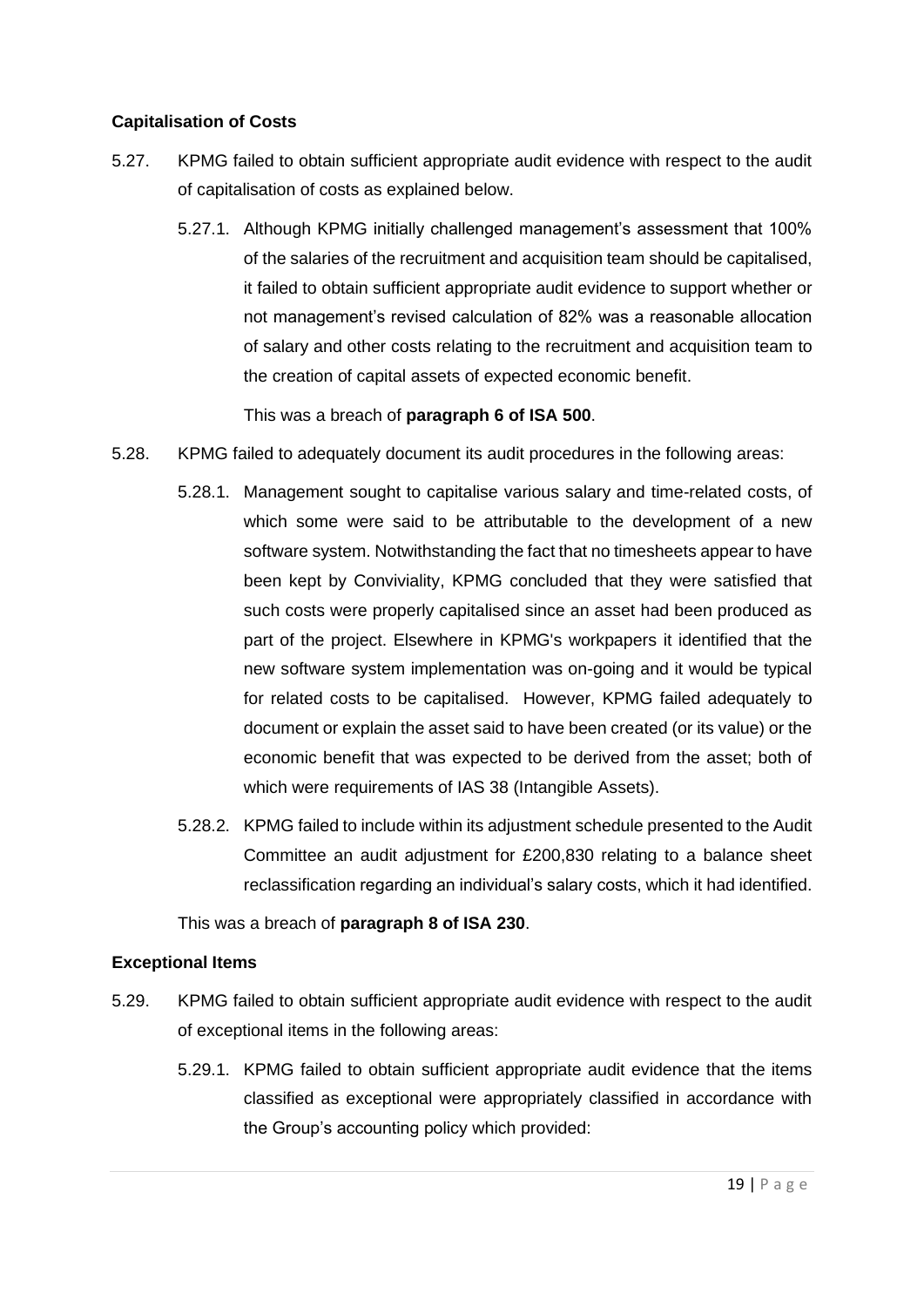*"The Group classifies certain items as exceptional where they possess a high degree of abnormality which arise from events or transactions that fall outside the ordinary activities of the Group and which are not expected to recur".*

- 5.29.2. Exceptional costs included at least £1.8m of employee-related costs incurred on integration projects across the Group. There was no evidence that all these employee-related costs possessed a high degree of abnormality or arose from events or transactions that fell outside the ordinary activities of the Group. Further, KPMG's statement in its Report to the Audit Committee that "*a number of the employees included within exceptional costs may remain with the business on an ongoing basis*", was inconsistent with management's accounting policy that exceptional items were not expected to recur.
- 5.29.3. KPMG failed to obtain sufficient appropriate audit evidence that the following items classified as exceptional had a high degree of abnormality and met the Group's accounting policy for exceptional items (see paragraph [5.29.1](#page-18-0) above): (i) share based payment costs £0.497m; (ii) other non-recurring events and projects £0.568m; (iii) the unwinding of discounts on provisions and deferred consideration £0.229m; (iv) Journal 57 relating to an employee bonus of £0.288m; and (v) Journal 100 relating to an accounting report of £0.162m.
- 5.29.4. KPMG failed to obtain sufficient appropriate audit evidence that demonstrated that it was appropriate to include these costs within exceptional items. This failure was compounded by the fact that during the course of the FY2016 audit, KPMG had informed management that its classification of £0.5m of directors' salaries for time spent on acquisitions as exceptional items was inappropriate and that such salary costs should not be classified as exceptional items going forward (i.e. in FY2017).

The matters set out above represented a breach of **paragraph 6 of ISA 500**.

5.30. KPMG did not document its rationale, nor did it document what additional procedures, if any, it performed as a result of the increase in perceived risks relating to exceptional items from an "*Other Area of Audit Focus*" in its ASD to a "*significant risk*" in its Report to the Audit Committee. This was a breach of **paragraph 8 of ISA 230.**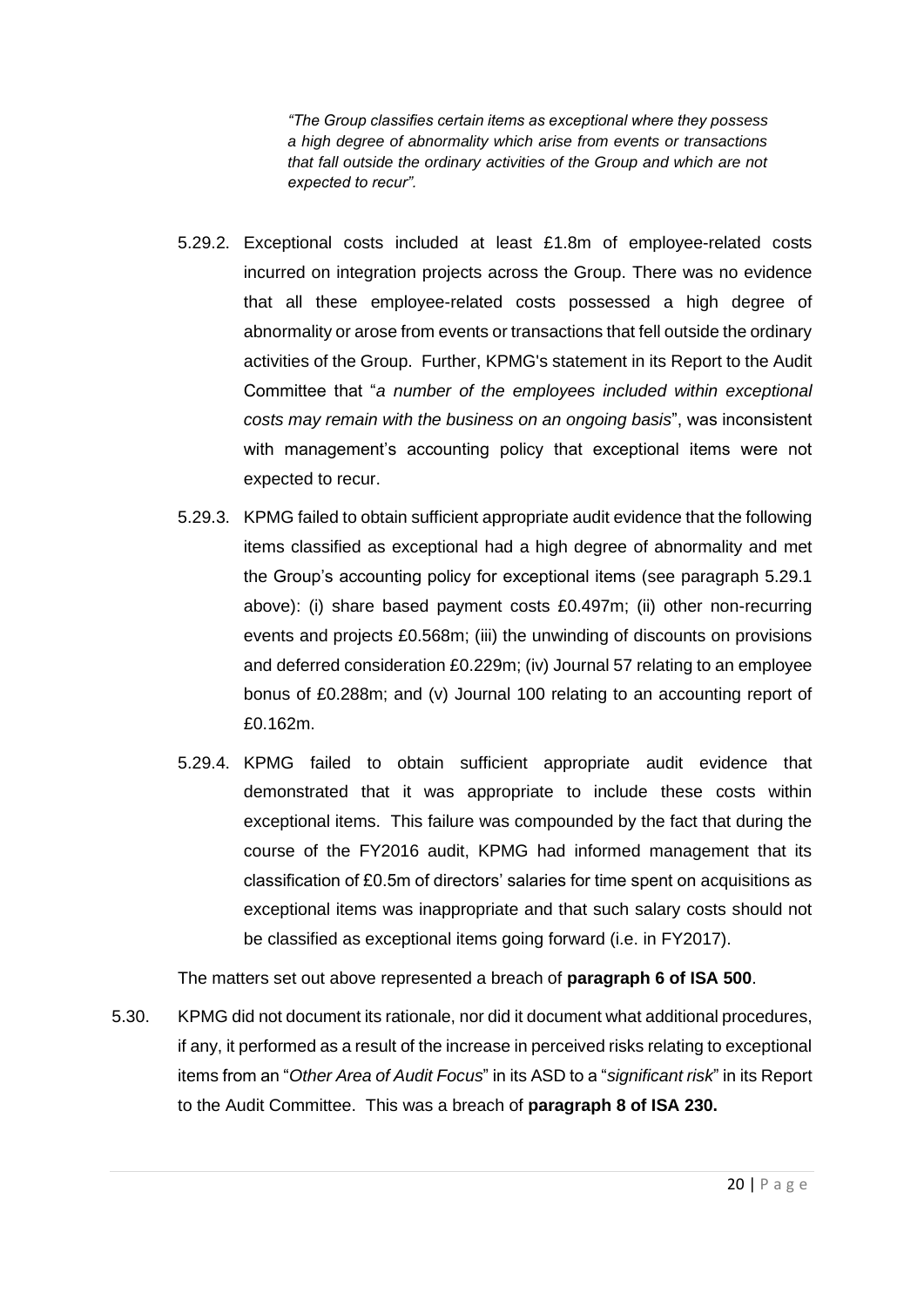#### **ADVERSE FINDING 5 – Accrued supplier income**

- 5.31. The audit work in relation to the accrued supplier income breached ISA 500 as set out below.
- <span id="page-20-0"></span>5.32. KPMG failed to obtain sufficient appropriate audit evidence with respect to the audit of accrued supplier income, as explained below:
	- 5.32.1. Conviviality based its calculation of accrued supplier income on a Red, Amber, Green ("**RAG**") system, reflecting the assessed probability of receiving the relevant income from the supplier. Any revenue assessed as "Red" was to be accrued for at only 25% of its potential value. Amber was accrued at 75% and Green was accrued at 100%.
	- 5.32.2. Pursuant to IAS 2 (Inventories) if it was probable that a rebate or volume discount will be earned and the amount can be estimated reliably, the discount or rebate should be recognised as a reduction in the purchase price when the inventory is purchased.
	- 5.32.3. KPMG did not obtain sufficient appropriate audit evidence, either by reference to IAS 2 or by reference to management's own RAG system, to support:
		- 1) The amounts which management had rated as "Green" in the RAG system;
		- 2) Management's RAG categorisation of the "Backhaul" and "Project Charge" categories of supplier income; or
		- 3) £0.45m of accrued supplier income claimed by management to arise from higher sales volumes, said to have been achieved under a £80m wholesale supply agreement with a supplier ("**Supplier A**"). The failures in this regard included failing to obtain audit evidence: (i) regarding the Supplier A FY2016 turnover; and (ii) the additional supplier income in FY2017 generated as a result of that supply agreement.
	- 5.32.4. KPMG did not obtain sufficient appropriate evidence in relation to management's treatment of £0.542m of accrued supplier income from the prior year, referred to in the Report to the Audit Committee. This income related to FY2016, but had not been recovered by the date of KPMG's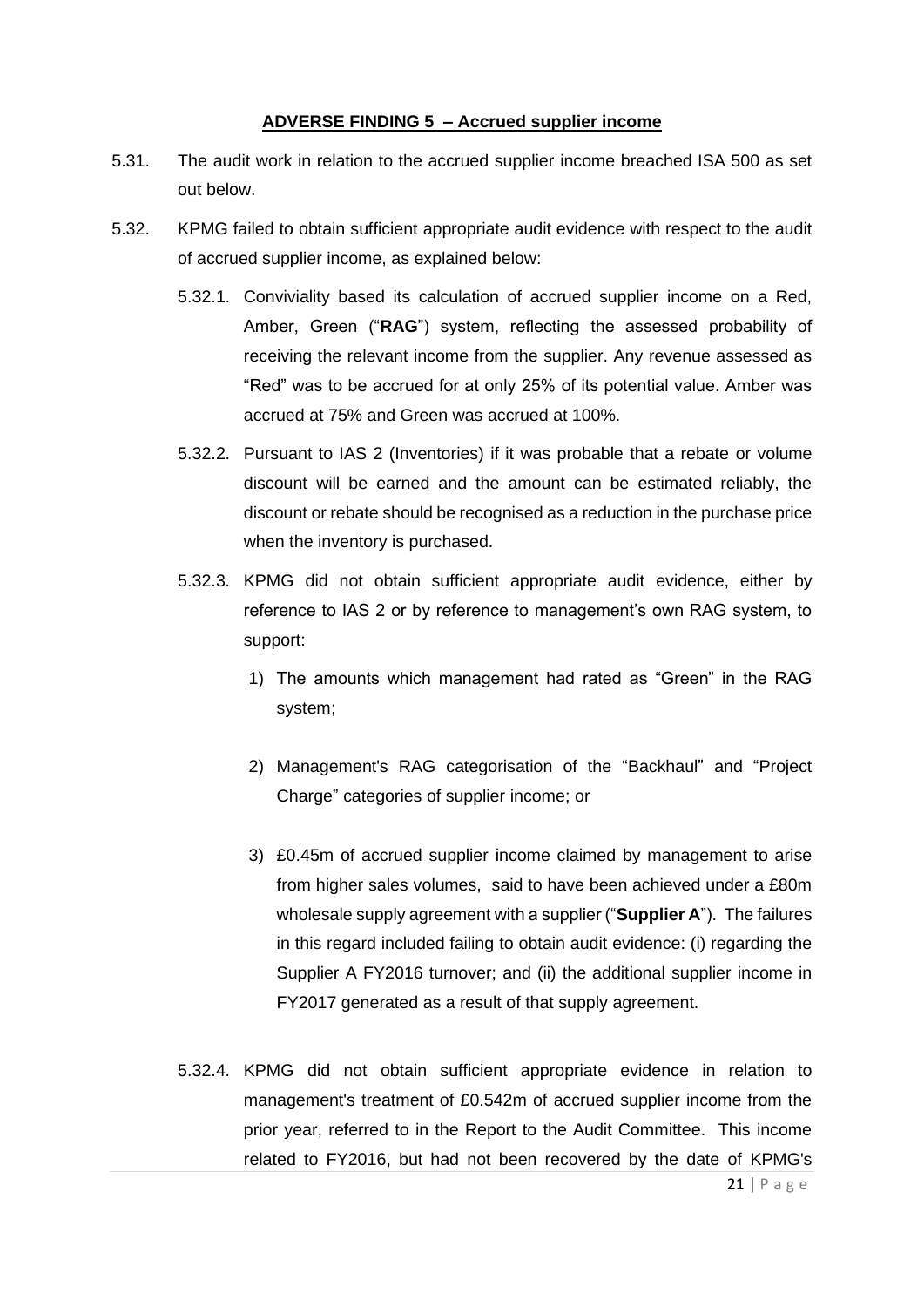Report to the Audit Committee (14 July 2017); over 14 months after it had been accrued. KPMG relied on management's representation that they were *"confident"* of its eventual recovery, without obtaining any further evidence.

- 5.32.5. KPMG failed to identify an error in the accrued supplier income calculation, which resulted in an overstatement of accrued supplier income of £428,265.
- 5.32.6. KPMG's audit procedures were inadequate in the following further areas:
	- 1) In relation to one of the sample suppliers, £0.3m of supplier income was assessed as "'Green" under the RAG testing regime, and therefore accrued in full, even though it was not in the supply agreement. KPMG's conclusion that management's explanation was not aggressive was not substantiated. KPMG should have obtained appropriate audit evidence to support management's representation.
	- 2) Forecasts of supplier income for the 2017 calendar year were important assumptions in this category of accrued income. However, in several instances KPMG's comments relating to this income type were simply that: "*KPMG agree that these terms are not aggressive and are easy to achieve*". KPMG should have obtained appropriate audit evidence to support each conclusion of that type.

The matters set out above represent a breach of **paragraph 6 of ISA 500**.

#### **ADVERSE FINDING 6 – Goodwill**

- 5.33. The audit work in relation to goodwill breached ISAs 200, 230, 300 and 500 as set out below.
- 5.34. KPMG failed properly to plan and document the audit of goodwill. KPMG identified the risk of goodwill impairment as a significant risk in the ASD. Before any full year audit work had commenced KPMG's initial impression was that "*headroom sufficient last year, forecasts look sensible*". KPMG failed to develop and document an audit plan which adequately described the nature, timing and extent of planned risk assessment and the audit procedures to be undertaken to determine whether the carrying values of goodwill had been impaired. This was a breach of **paragraph 9 of ISA 300**.
- 5.35. KPMG failed to exercise appropriate professional scepticism and failed to perform audit procedures adequate to obtain sufficient appropriate audit evidence to gain reasonable assurance that the carrying value of the goodwill of each cash-generating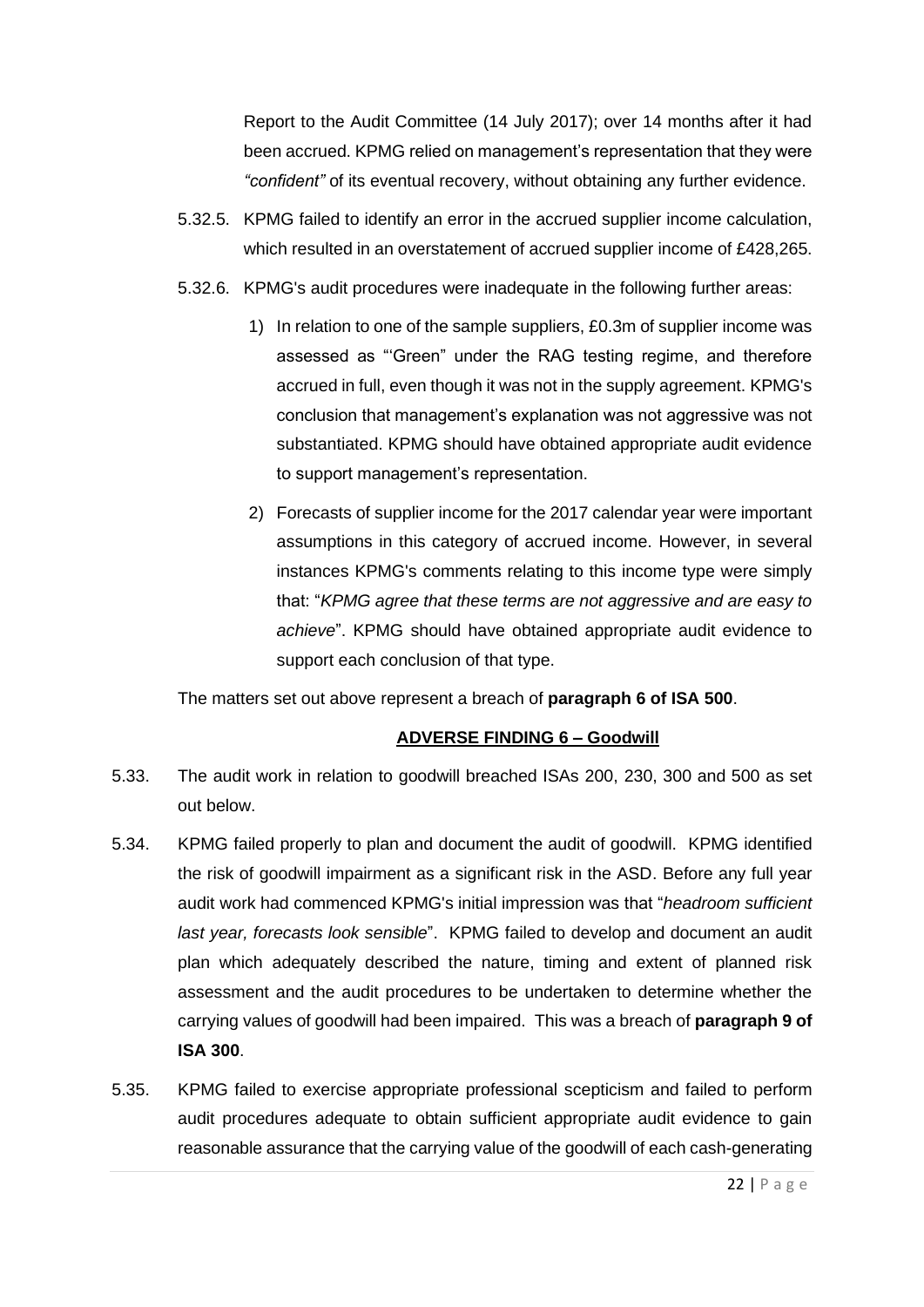unit ("**CGU**") in the Group had not been impaired. KPMG's review of the assumptions underlying the FY2018 budget by CGU should have been performed in greater depth and as such it failed to obtain sufficient appropriate audit evidence, in relation to each CGU in the Group, that the cash-flow forecasts used to derive the value-in-use ("**VIU**") of that CGU were robust and reliable; failed to sensitivity-test the forecasts and VIU calculations against appropriate uncertainties; and failed to approach them with appropriate professional scepticism, as follows:

- 5.35.1. KPMG did not perform adequate audit work to determine the historical accuracy of the forecasts. KPMG should have compared the FY2017 forecasts from the previous year per CGU to actual FY2017 results achieved in more detail. KPMG's failure to do so meant that it did not obtain sufficient appropriate evidence to help determine the robustness of the forecasts.
- 5.35.2. KPMG failed to consider whether the FY2017 results themselves provided a reliable and reasonable basis for future forecasting, particularly given that the £60.87m Group EBITDA reported in FY2017 was only achieved by the application of a series of what appeared to be aggressive accounting treatments and estimates, all going the same way, which had the effect of improving EBITDA. See further, **Adverse Findings 1 to 5** above.
- 5.35.3. KPMG's comparison of the actual results for FY2017 with the forecast for FY2018 was superficial. KPMG identified that: (i) for Bibendum PLB the forecast EBITDA for FY2018 (less Group costs) was £4.2m (50%) higher than that achieved in FY2017; and (ii) for Peppermint Events<sup>3</sup> the forecast EBITDA for FY2018 was £0.7m higher than that achieved in FY2017 (FY2017 was a loss of £0.1m). KPMG did not obtain sufficient audit evidence to support these forecast improvements and did not perform an adequate assessment of the sensitivities in relation to these matters. KPMG showed a lack of professional scepticism in that regard.
- 5.35.4. Limited audit work was performed on management's working capital assumptions and the Budget Pack which set out forecast working capital movements was not retained within the audit working papers. The information provided by management to KPMG contained limited support for their assumptions and workings. Based on that information, KPMG's conclusion that the working capital movements "*appeared reasonable*" was

<sup>&</sup>lt;sup>3</sup> A business unit in the Conviviality Trading division.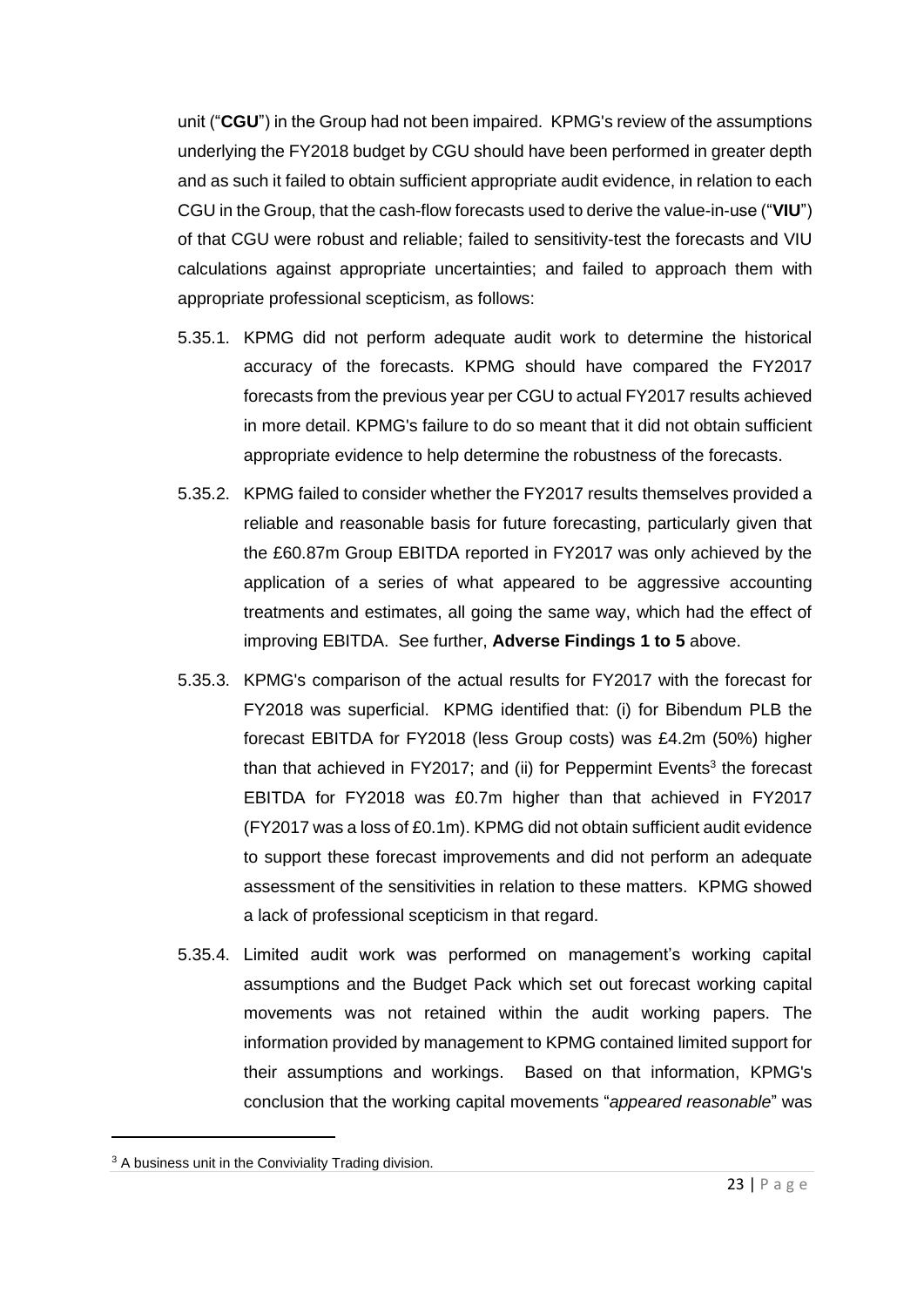not in the circumstances justified. As a minimum KPMG should have: (i) obtained the analysis of working capital by category, e.g. debtors, inventory, creditors and understood the assumptions made for each of these categories; (ii) compared actual working capital movements in FY2017 to forecast working capital movements in FY2018; (iii) challenged management's assumptions relating to a working capital improvement plan and gained an appropriate understanding of the status of the plan during the audit and the likelihood of it being successful in FY2018; and (iv) challenged why management were forecasting working capital to grow at lower rates than EBITDA in Bibendum PLB and Peppermint.

- 5.35.5. KPMG does not appear to have considered whether any amounts treated as exceptional in the FY2017 results and FY2018 budget required inclusion in the VIU calculations for the CGUs, in order for the calculations to comply with IAS 36 (Impairment of Assets). KPMG was aware that exceptional costs had: (a) been significantly higher in FY2017 (£9.8m compared with £3.0m forecast for FY2018); and (b) included employment costs which related to employees who were likely to continue to be employed in the business. KPMG did not assess whether the omission of these costs from the VIU calculations was appropriate or assess the impact of their omission.
- 5.35.6. KPMG should have performed additional work to identify potential additional areas of challenge to management's forecasts, including reviewing sensitivities. Management had hard-coded increases to EBITDA in the VIU forecasts for both Bargain Booze and Peppermint Events, but this was not appropriately challenged by KPMG. KPMG should have considered whether the asset enhancement plan relating to new stores in Bargain Booze was properly included in the light of the requirements of IAS 36 and assessed whether the related sensitivities were sufficient. KPMG's audit work on the contingent consideration in relation to the acquisition of Peppermint was not sufficient to support management's proposed increases to Peppermint's EBITDA. KPMG should have challenged management to explain the increases and considered additional sensitivity analysis as appropriate. Had KPMG done this it is likely that the headroom identified by management and KPMG in these CGUs would have been significantly lower, leading to consideration of whether material audit adjustments to the carrying value of goodwill were required.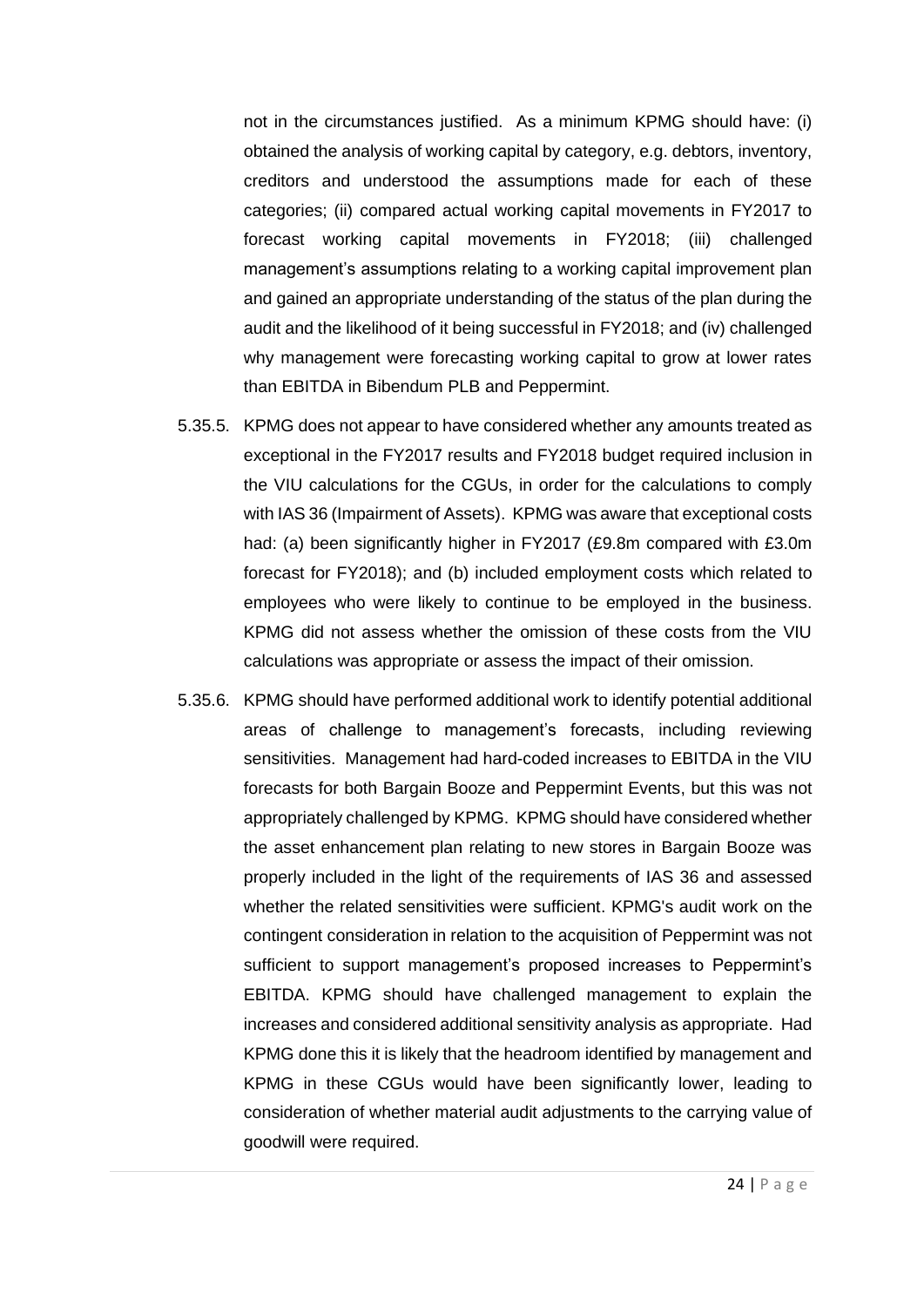- 5.35.7. Further, management's VIU calculations for Bargain Booze were premised on EBITDA increases and growth from the figure reported in FY2017. But that figure had included £5.9m of revenue from FLFs, accrued in FY2017 but in fact receivable only over extended periods.
- 5.35.8. Assuming similar patterns of FLF deferment in future Franchise and License Agreements, concluded in subsequent years, significant further negative adjustments to Bargain Booze's expected future cashflows (discounted to net present value) may have been required. Management's calculations appeared to take no account of this potential deferment of cash inflows, and KPMG did not consider whether they should have done or whether a potential adjustment was required.
- 5.36. KPMG failed adequately to document its audit procedures by:
	- 5.36.1. Failing to retain on the audit file the copy of the Budget Pack, on which some of work on the forecast assumptions was performed.
	- 5.36.2. Failing to retain on the audit file a copy of the calculation of a revised Weighted Average Cost of Capital used in preparing the alternative "auditors estimate" of VIU, which incorporated the "alpha factor" adjustment of 1%.
	- 5.36.3. The documentation relating to the audit work performed in relation to a £10.2m contingency which was included in the Board approved budget (the "**Contingency**") and the allowance for forecasting risk in the "auditor's estimate" of VIU appeared to be insufficient in that:
		- 5.36.3.1. The Contingency was not directly reflected in the VIU calculations, which used the board approved individual divisional budgets aggregating EBITDA of £80.19m rather than the Group approved budgeted EBITDA of £69.99m. KPMG concluded that it was justified to exclude the balance since the Contingency was "*high level*" and "*was not allocated between CGUs, given that it relates to a general contingency and the reliability and probability of this is uncertain*". VIU calculations are required to be based on management approved budgets but KPMG has explained that its chosen alpha factor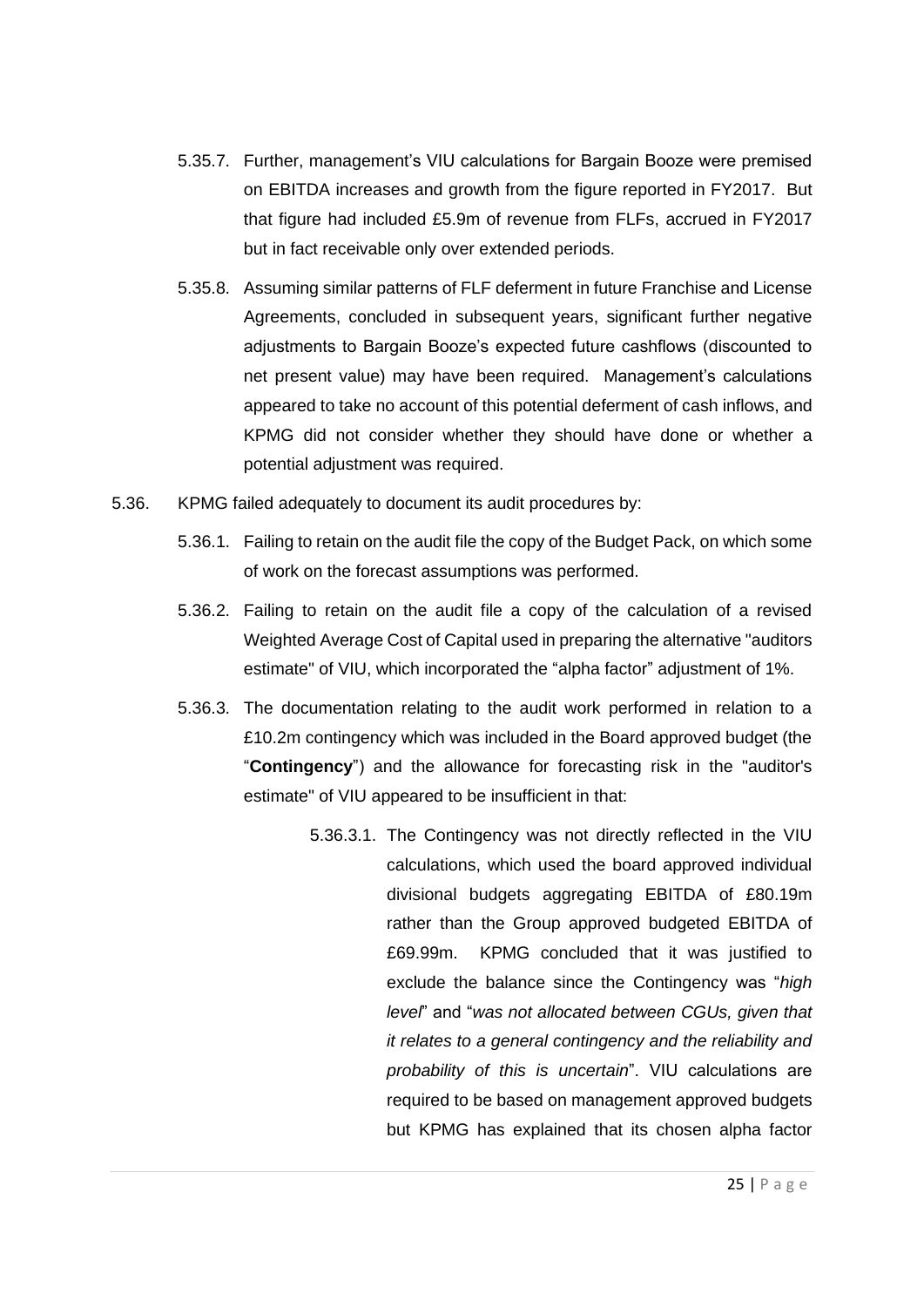included the forecasting risks arising from the inclusion of the general Contingency in the budget.

5.36.3.2. However, in calculating the alpha factor, KPMG noted that it had to:

> "*consider whether there are any specific issues that may impact the risk profile of Conviviality based on our knowledge of the business For example, where the cash flow forecasts are not considered to be appropriately risk-weighted, or if there are specific forecasting risks that are not otherwise reflected in the cash flow assumptions we would expect a higher alpha factor. If the client forecasts are particularly aggresive (that is, they are more optimistic than catious) then we would expect a higher alpha factor to build additional risk into the WACC* [Weighted Average Cost of Capital] *and therefore discount rate.*"

- 5.36.3.3. KPMG concluded that "*a reasonably low alpha factor is appropriate but one which is greater than nil as currently used by management*" and it therefore settled with an alpha factor of 1%. To support its conclusion in this regard, KPMG relied on the fact that "*The client has generally acheived management forecasts for the Group in the past and for the current year…*". However, it did not properly document the issue of how those historical forecasts had been achieved.
- 5.36.4. KPMG included in its Report to the Audit Committee, a table showing the effect of several sensitivities applied to management's VIU calculations to derive a reduced VIU, including the revised headroom for each CGU. Due to an error in the spreadsheet from which this table was drawn, one line of the table was incorrect and the table did not cast (although the net headroom figures were arithmetically correct).

KPMG thereby failed to meet the requirements of **paragraph 8 of ISA 230**.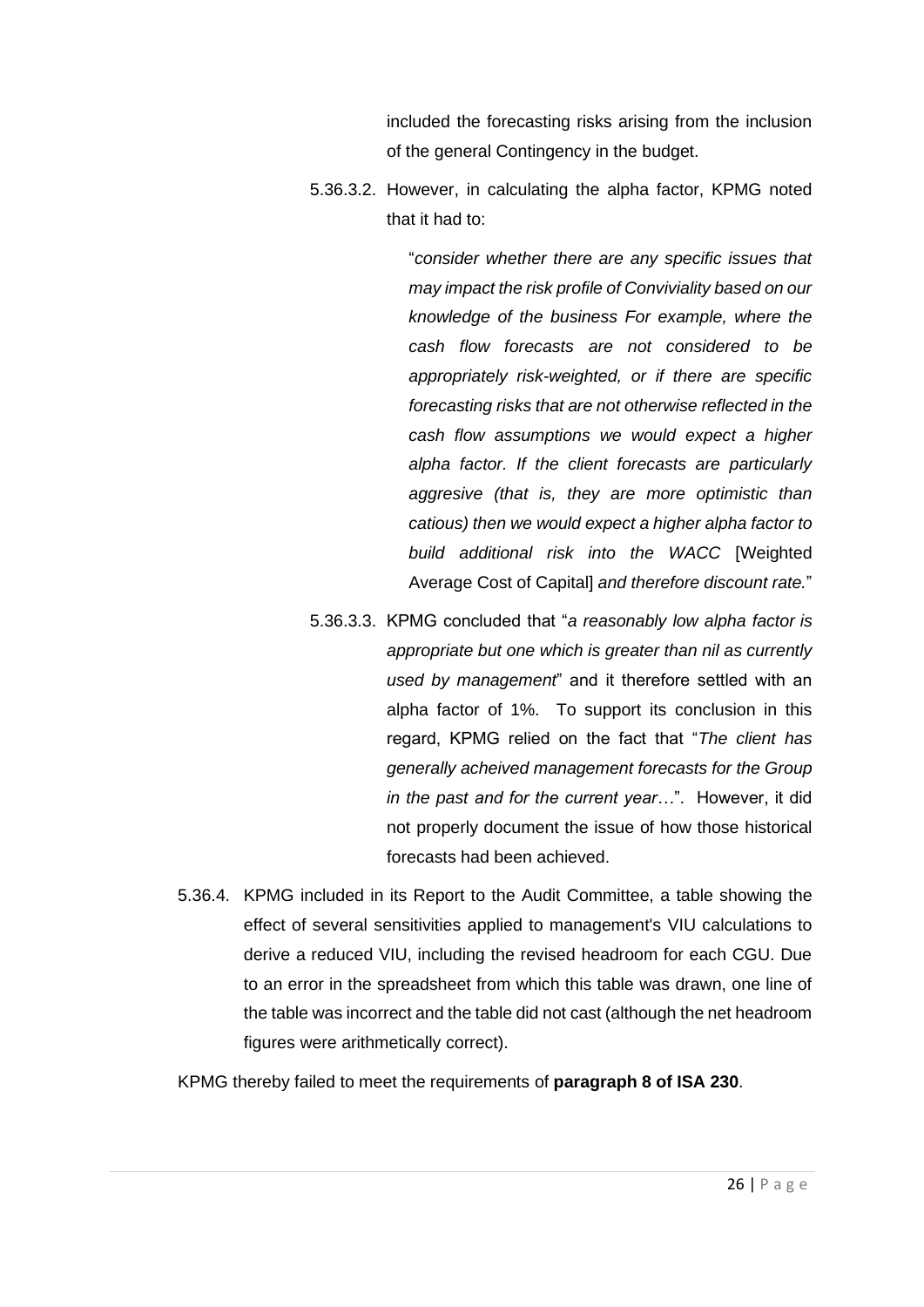#### **6. ADVERSE FINDINGS – FY2018 Audit**

#### **ADVERSE FINDING 1 – Non-Audit Services**

- 6.1. **KPMG breached Part B, paragraphs 5.36 and 5.37 of the Ethical Standard** as follows:
	- 6.1.1. On 27 November 2017, KPMG entered into an engagement letter with Conviviality to provide audit services and certain other services for the year ended 29 April 2018. The engagement letter was signed by Ms Quayle on behalf of KPMG.
	- 6.1.2. On 16 March 2018 Ms Quayle became aware of the potential engagement of KPMG to assist with the FPPP Services in connection with the proposed admission of new ordinary shares in Conviviality to AIM, as part of Conviviality's proposed equity fundraising, which engagement KPMG accepted on 23 March 2018.
	- 6.1.3. While a consultation took place, KPMG failed to adequately document the reasoning behind its decision to provide non-audit services in relation to the FPPP Services, including documenting identified threats to independence, safeguards adopted and communications to those charged with governance.

#### **7.** *SANCTIONS* **– KPMG**

- 7.1. Paragraph 10 of the FRC's Sanctions Policy (Audit Enforcement Procedure) (the "**Policy**") provides that *Sanctions* are intended to be effective, proportionate and dissuasive. The reasons for imposing *Sanctions* are identified in paragraph 11 of the Policy as the following:
	- 7.1.1. to declare and uphold proper standards of conduct amongst *Statutory Auditors* and *Statutory Audit Firms* and to maintain and enhance the quality and reliability of future audits;
	- 7.1.2. to maintain and promote public and market confidence in *Statutory Auditors* and *Statutory Audit Firms* and the quality of their audits and in the regulation or the accountancy profession;
	- 7.1.3. to protect the public from *Statutory Auditors* and *Statutory Audit Firms* whose conduct has fallen short of the *Relevant Requirements*; and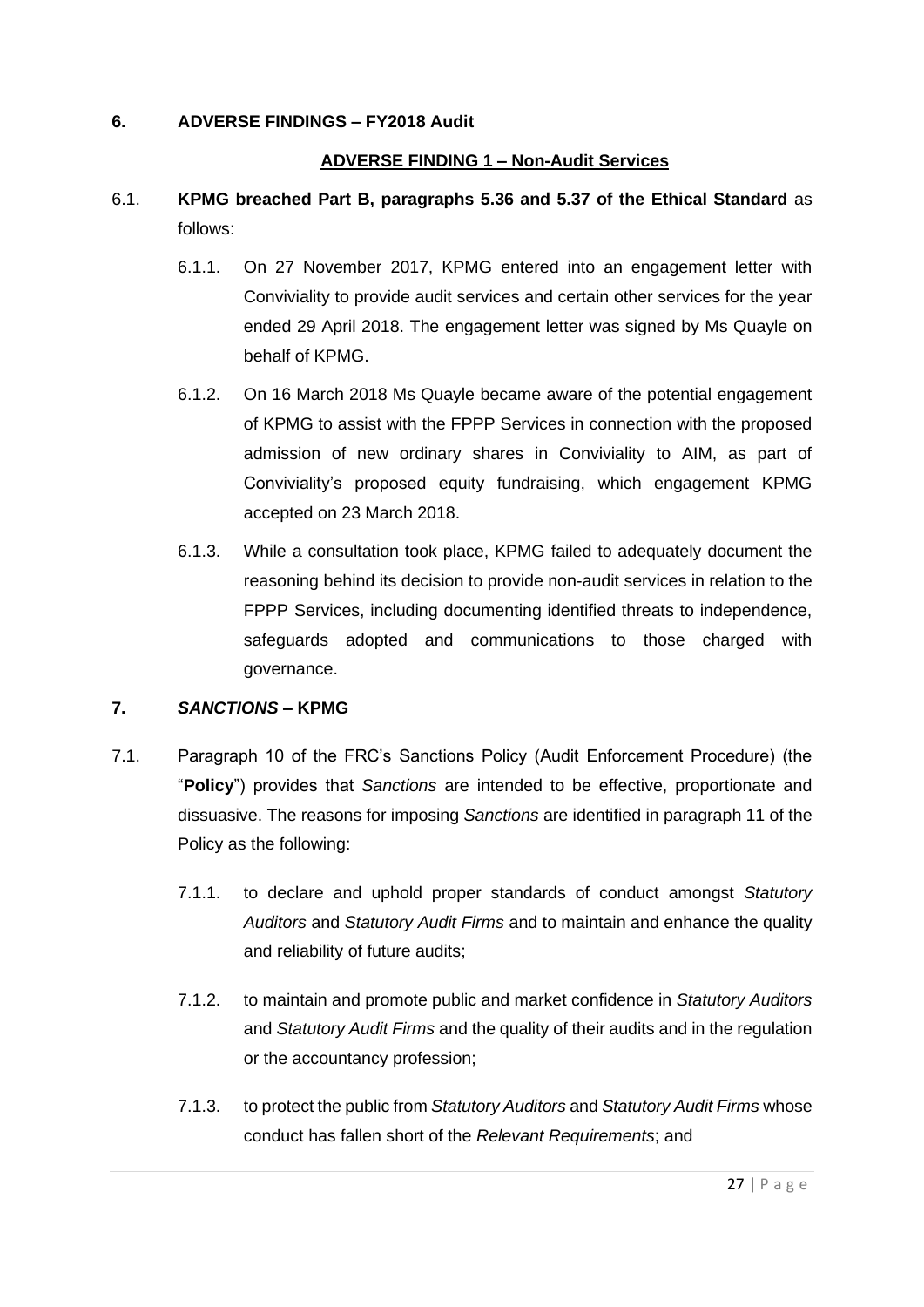- 7.1.4. to deter *Statutory Auditors* and *Statutory Audit Firms* from breaching the *Relevant Requirements* relating to Statutory Audit.
- 7.2. Paragraph 12 of the Policy provides that the primary purpose of imposing *Sanctions* for breaches of the *Relevant Requirements* is not to punish, but to protect the public and the wider public interest.
- 7.3. Executive Counsel imposes the following *Sanctions* against KPMG:
	- 7.3.1. A fine of £4,300,000 discounted for admissions and early disposal by 30% so that the financial sanction payable is £3,010,000. The financial sanction shall be paid no later than 28 days after the date of this *Final Decision Notice*;
	- 7.3.2. a published statement in the form of a severe reprimand;
	- 7.3.3. a declaration that the Audit Report in respect of the Audit of the 2017 Financial Statements signed on behalf of KPMG did not satisfy the *Relevant Requirements*, as set out in this *Final Decision Notice*; and
	- 7.3.4. A requirement that KPMG shall report to the FRC identifying: (i) the causes of the deficiencies in the 2017 Audit as set out in this *Final Decision Notice*; and (ii) the steps KPMG has taken to prevent them recurring or what measures will be implemented to prevent them recurring, demonstrating how those remedial measures either have been or will be, effective.
- 7.4. In reaching this decision, the Executive Counsel has, in summary, considered the following matters in accordance with the Policy.

#### Nature, seriousness, gravity and duration of the breaches

- <span id="page-27-0"></span>7.5. Several of the audit failings relate to areas identified as significant risks by KPMG in their audit strategy document (revenue recognition, goodwill and intangible items and supplier income).
- 7.6. Several of the audit areas in which breaches of *Relevant Requirements* have been identified involved balances which were substantially in excess of the planning materiality threshold of £1.4m. The goodwill balance in particular accounted for approximately one third of the company's asset value, having increased after a period in which the company had experienced rapid growth. A thorough audit in this area was required.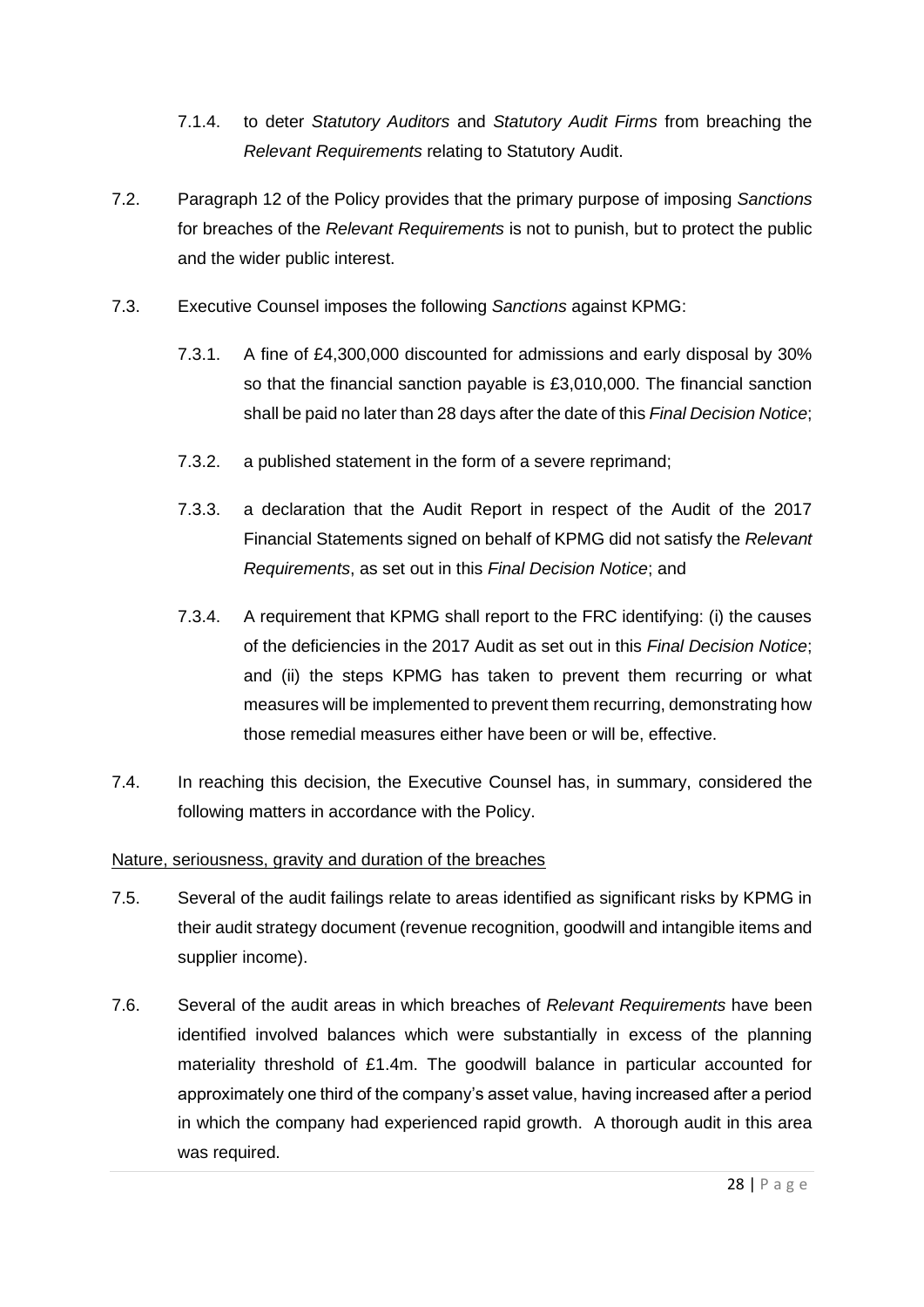- 7.7. The breaches of the *Relevant Requirements* in respect of the FY2017 Audit concerned a number of basic and fundamental audit concepts including:
	- 7.7.1. Developing an adequate audit plan (ISA 300) and reassessing risks of material misstatement (ISA 315);
	- 7.7.2. obtaining sufficient appropriate audit evidence (ISA 500);
	- 7.7.3. the application of sufficient professional scepticism (ISA 200); and
	- 7.7.4. audit documentation (ISA 230).
- 7.8. The breaches of *Relevant Requirements* were numerous and occurred across several significant areas of the 2017 Financial Statements. The failure to obtain sufficient appropriate audit evidence across five different areas of the audit, coupled with three instances of a lack of application of sufficient professional scepticism is serious, as is the poor standard of the audit documentation maintained in respect of both: (i) four areas of the FY2017 Audit; and (ii) the decision to provide non-audit services in FY2018. These *Relevant Requirements* are central to an auditor's role and function.
- 7.9. As a result of the breaches of *Relevant Requirements*, the FY2017 Audit failed in its principal objective namely to obtain reasonable assurance about whether the 2017 Financial Statements as a whole were free from material misstatement.
- 7.10. The 2017 Financial Statements were in fact materially misstated as a consequence of the breaches of *Relevant Requirements* in respect of the overstatement of accrued supplier income of £428,265 described in *Adverse Finding* 5 at paragraph [5.32](#page-20-0) above, which together with the identified unadjusted audit differences, exceeded the level of planning materiality.
- <span id="page-28-0"></span>7.11. Conviviality's shares were at the material time listed on AIM. It was one of the largest entities in its sector and a significant number of customers, suppliers and employees relied on it being audited to a high standard. In aggregate the breaches therefore:
	- 7.11.1. Potentially adversely affected a significant number of people in the United Kingdom (such as the public, investors or other market users), and could have harmed investor, market and public confidence in the truth and fairness of the financial statements published by *Statutory Auditors* or *Statutory Audit*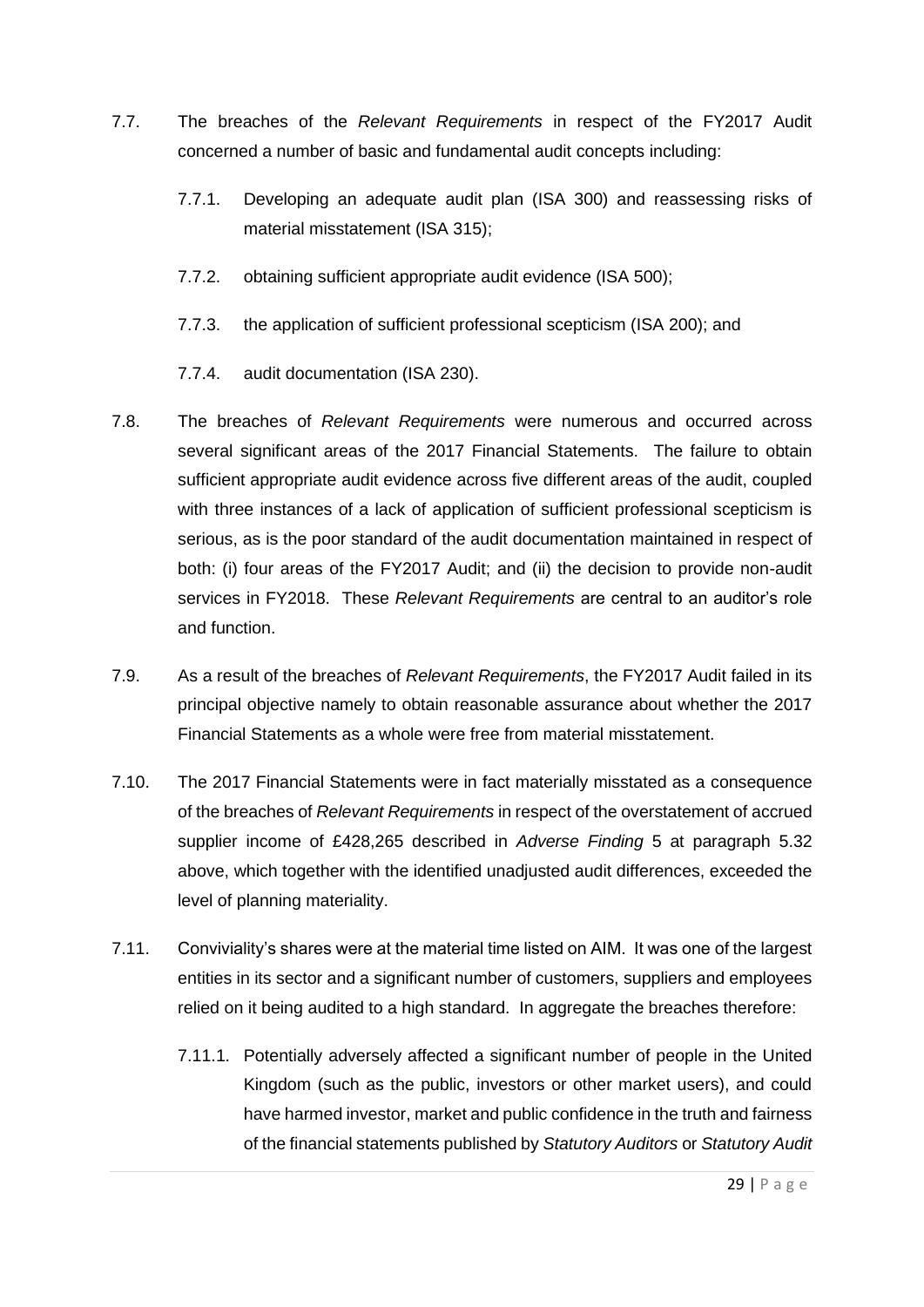*Firms*.

- 7.11.2. Could undermine confidence in the standards of conduct in general of *Statutory Auditors* and *Statutory Audit Firms*, and/or in Statutory Audit.
- 7.12. The fact that KPMG had appointed Ms Quayle to the position of Head of Audit in the North could also undermine confidence in the standards of conduct in general of *Statutory Auditors* and *Statutory Audit Firms.*
- <span id="page-29-0"></span>7.13. KPMG has a poor regulatory track record:
	- 7.13.1. Deficiencies in KPMG's audit work in relation to impairment review of goodwill (the subject of *Adverse Finding* 6) were identified by the FRC's Audit Quality Review ("**AQR**") team in several inspection reviews in the years immediately preceding the FY2017 Audit.
	- 7.13.2. Extensive breaches of *Relevant Requirements* have been found in relation to KPMG's audit work on multiple occasions in recent years. The breaches in a recent case<sup>4</sup> are of a similar nature to the breaches in *Adverse Finding* 5 of this *Final Decision Notice*.
- 7.14. Whilst recognising that KPMG has, subsequent to the audit, undertaken a significant audit quality transformation programme, nonetheless, Executive Counsel considers that, particularly in light of the matters in paragraph [7.13](#page-29-0) above, there is a risk that the same or similar type of breaches may reoccur, absent further deterrence in the form of *Sanctions*.
- <span id="page-29-1"></span>7.15. The breaches were, however, neither intentional, dishonest, deliberate nor reckless.

#### Identification of Sanction

7.16. Having assessed the nature, seriousness, gravity and duration of the breaches, Executive Counsel has identified the following combination of *Sanctions* as appropriate: a financial sanction of £4,300,000; a published statement in the form of a severe reprimand; a declaration that the Audit Report signed on behalf of KPMG did not satisfy the *Relevant Requirements*, as set out in this *Final Decision Notice*; and reporting requirements in respect of the causes of the deficiencies identified in

<sup>4</sup> Published Decision Notice in respect of (1) KPMG LLP and (2) Nicola Quayle in respect of the audit of "A Company", dated 23 December 2019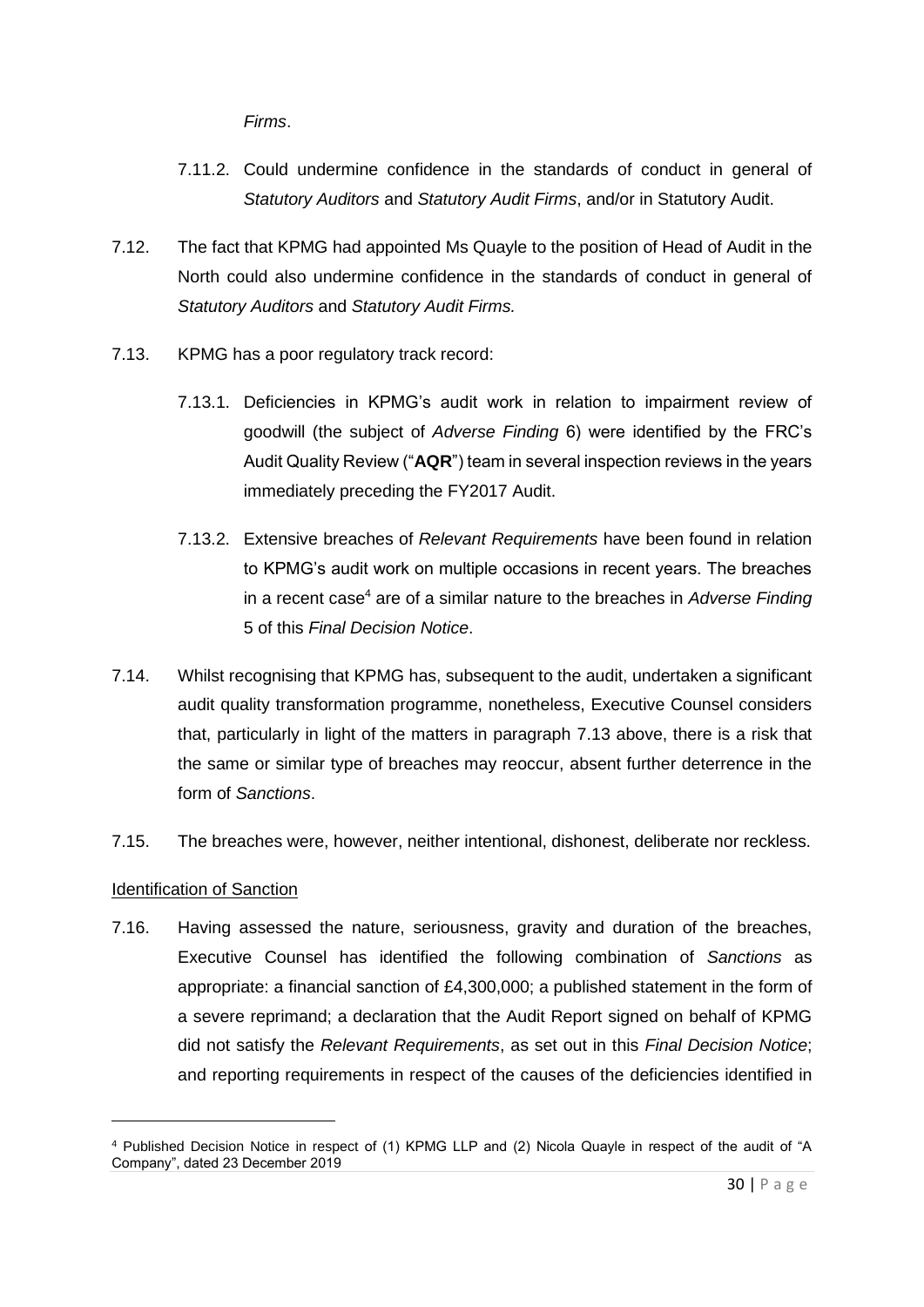respect of the FY2017 Audit.

7.17. Executive Counsel notes that the Respondents provided a good level of cooperation throughout the investigation.

## Aggravating and mitigating factors

7.18. Executive Counsel has concluded that there are no aggravating or mitigating factors that exist (to the extent that they have not already been taken into account in relation to the seriousness of the breaches) and which need to be considered.

#### **Deterrence**

7.19. Having considered the matters set out at paragraphs 72 and 73 of the Policy, Executive Counsel considers that no adjustment for deterrence is required in this case.

#### Discount for Admissions and Settlement

<span id="page-30-0"></span>7.20. Having taken into account the admissions by KPMG and the stage at which those admissions were made (at an early point within Stage 1 of the case in accordance with paragraph 84 of the Policy), Executive Counsel has determined that a reduction of 30% as to the financial sanction is appropriate, such that a financial sanction of £3,010,000 is payable.

#### Other considerations

7.21. In accordance with paragraph 47(c) of the Policy, Executive Counsel has taken into account the size/financial resources and financial strength of KPMG and the effect of a financial sanction on its business, and whether any financial sanction would be covered by insurance.

## **8.** *SANCTIONS* **– Ms Quayle**

- 8.1. Executive Counsel imposes the following *Sanctions* against Ms Quayle:
	- 8.1.1. a financial sanction of £110,000, adjusted by 5% for aggravating factors to a total of £115,500, discounted for admissions and early disposal by 30%. The financial sanction shall be paid no later than 28 days after the date of this *Final Decision Notice*; and
	- 8.1.2. a published statement, in the form of a severe reprimand.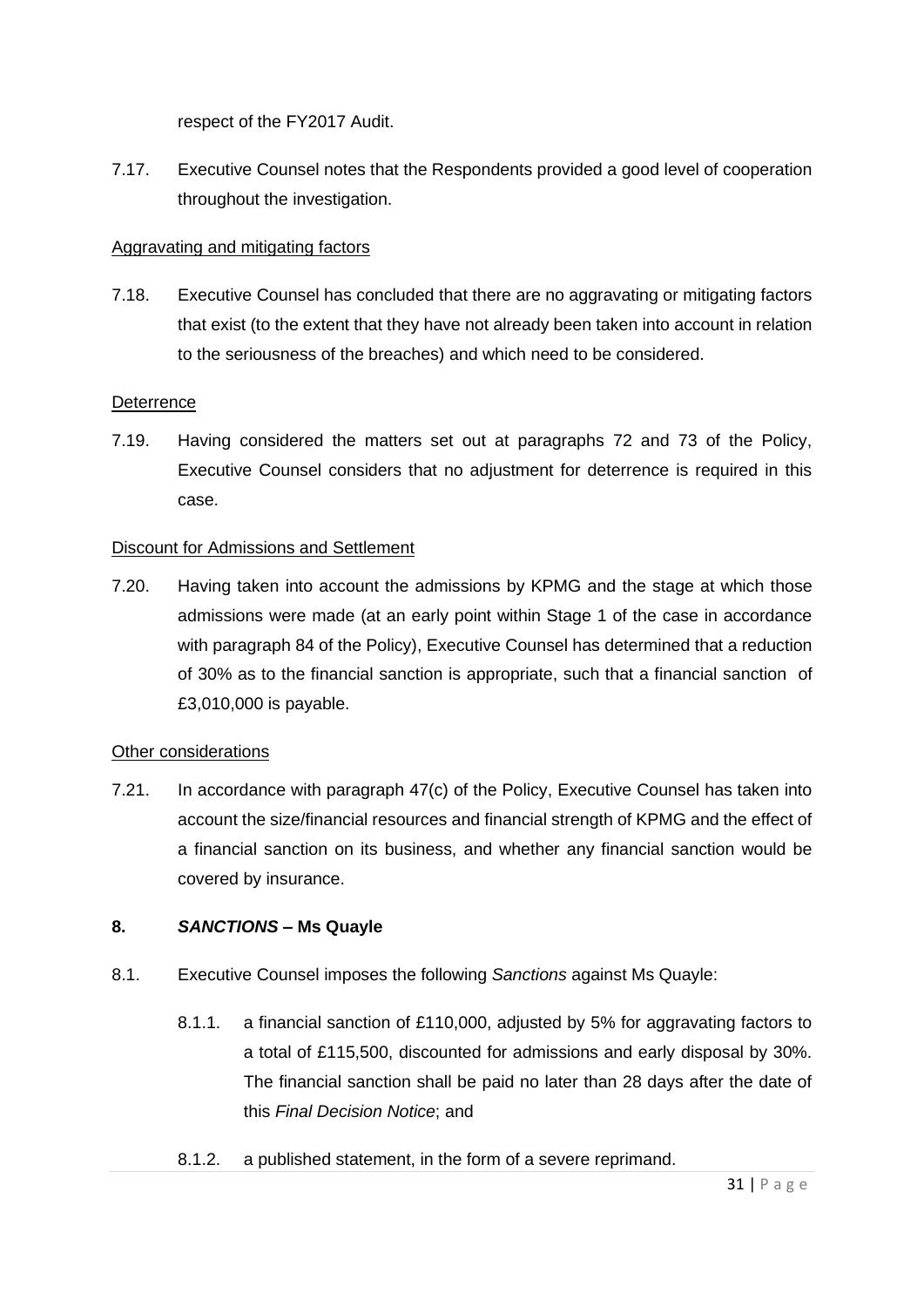8.2. In reaching this decision, Executive Counsel has, in summary, considered the following stages and taken account of the following factors in accordance with the Policy.

#### Nature, seriousness, gravity and duration of the breaches

- 8.3. The factors set out in paragraphs [7.5](#page-27-0) to [7.11](#page-28-0) and [7.15](#page-29-1) are repeated.
- 8.4. Ms Quayle has a poor regulatory track record:
	- 8.4.1. Deficiencies in Ms Quayle's audit work have been identified by the FRC's AQR team on several occasions.
	- 8.4.2. Ms Quayle was the subject of *Sanctions* imposed by Executive Counsel in respect of her audit work as the *Senior Statutory Auditor* in respect of the statutory audit of a company as described in the published Decision Notice dated 23 December 2019. The breaches in that case are of a similar nature to the breaches in *Adverse Finding* 5 of this *Final Decision Notice*.

#### Identification of Sanction

8.5. Having assessed the nature, seriousness, gravity and duration of the breaches, Executive Counsel has identified the following combination of *Sanctions* as appropriate: a financial sanction of £110,000; and a published statement in the form of a severe reprimand.

#### Aggravating and mitigating factors

- 8.6. Executive Counsel has then taken into account any aggravating and mitigating factors that exist (to the extent that they have not already been taken into account in relation to the seriousness of the breaches).
- 8.7. Ms Quayle held the senior management responsibilities within KPMG (including within the audit practice), referred to in paragraph [3.11](#page-7-0) above. Executive Counsel considers this to be an aggravating factor in accordance with paragraph 67(o) of the Policy which causes the financial sanction to be increased by 5% to £115,500.
- 8.8. There are no other aggravating factors that have not already been considered in the context of the seriousness of the breaches of *Relevant Requirements*.
- 8.9. Executive Counsel has not identified any mitigating factors and no further adjustment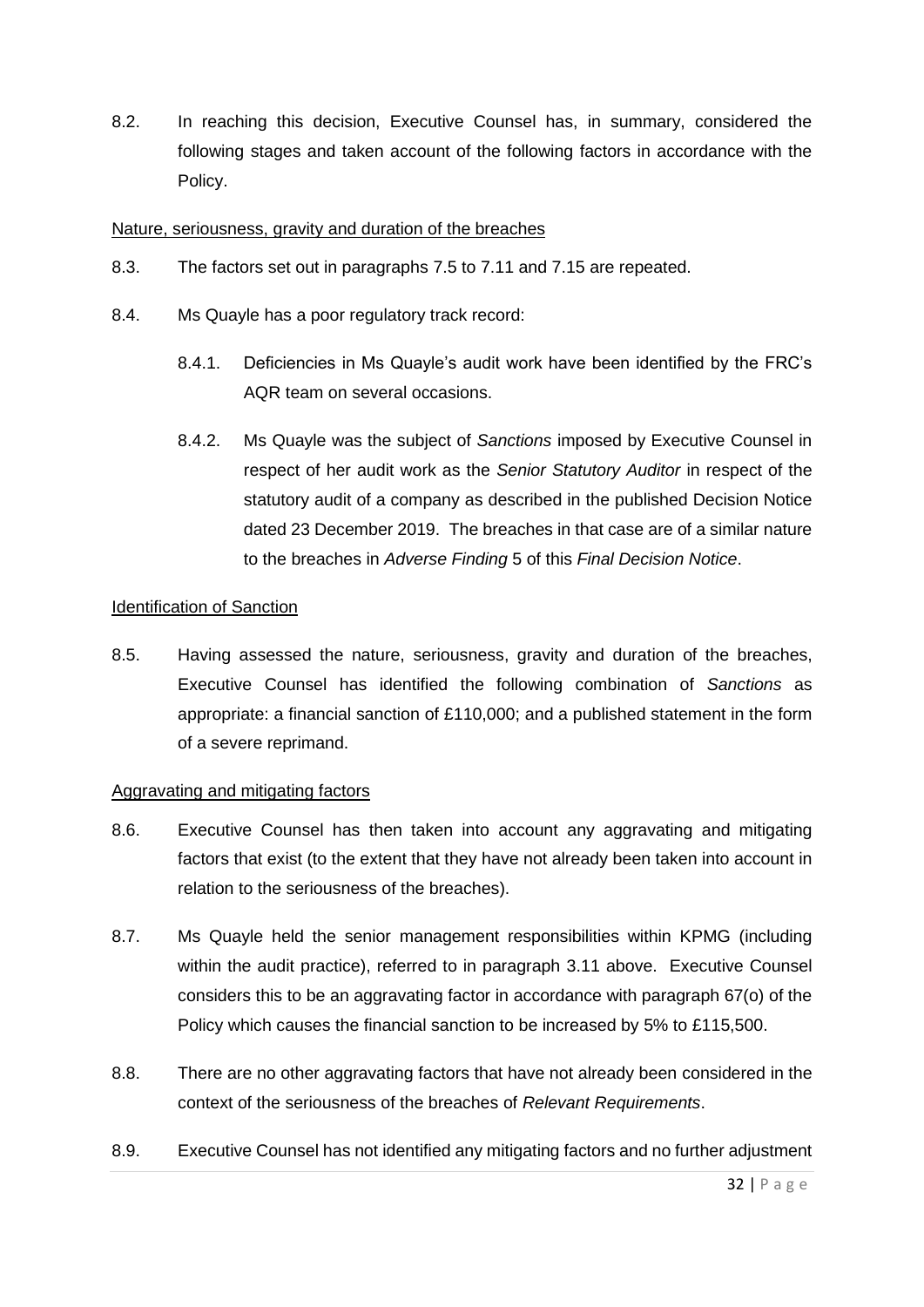is therefore required.

## **Deterrence**

8.10. Having considered the matters set out at paragraphs 72 and 73 of the Policy, Executive Counsel considers that no adjustment for deterrence is required in this case.

#### Discount for Admissions and Settlement

8.11. Having taken into account the admissions by Ms Quayle (see paragraph [7.20](#page-30-0) above) and the stage at which those admissions were made (at an early point within Stage 1 of the case in accordance with paragraph 84 of the Policy), Executive Counsel determined that a reduction of 30% as to the financial sanction is appropriate, such that a financial sanction of £80,850 is payable.

#### Other considerations

8.12. In accordance with paragraph 47(d) of the Policy, Executive Counsel has taken into account the financial resources and annual income of Ms Quayle, the effect of a financial sanction on Ms Quayle and her future employment, and whether she is insured as to any financial sanction.

## **9. COSTS**

9.1. The Executive Counsel requires the Respondents to pay her costs in full in this matter, being £684,000. Such costs shall be paid no later than 28 days after the date of this *Final Decision Notice*.

## **SIGNED:**

**CLAUDIA MORTIMORE**

**DEPUTY EXECUTIVE COUNSEL**

**DATE: 2 December 2021**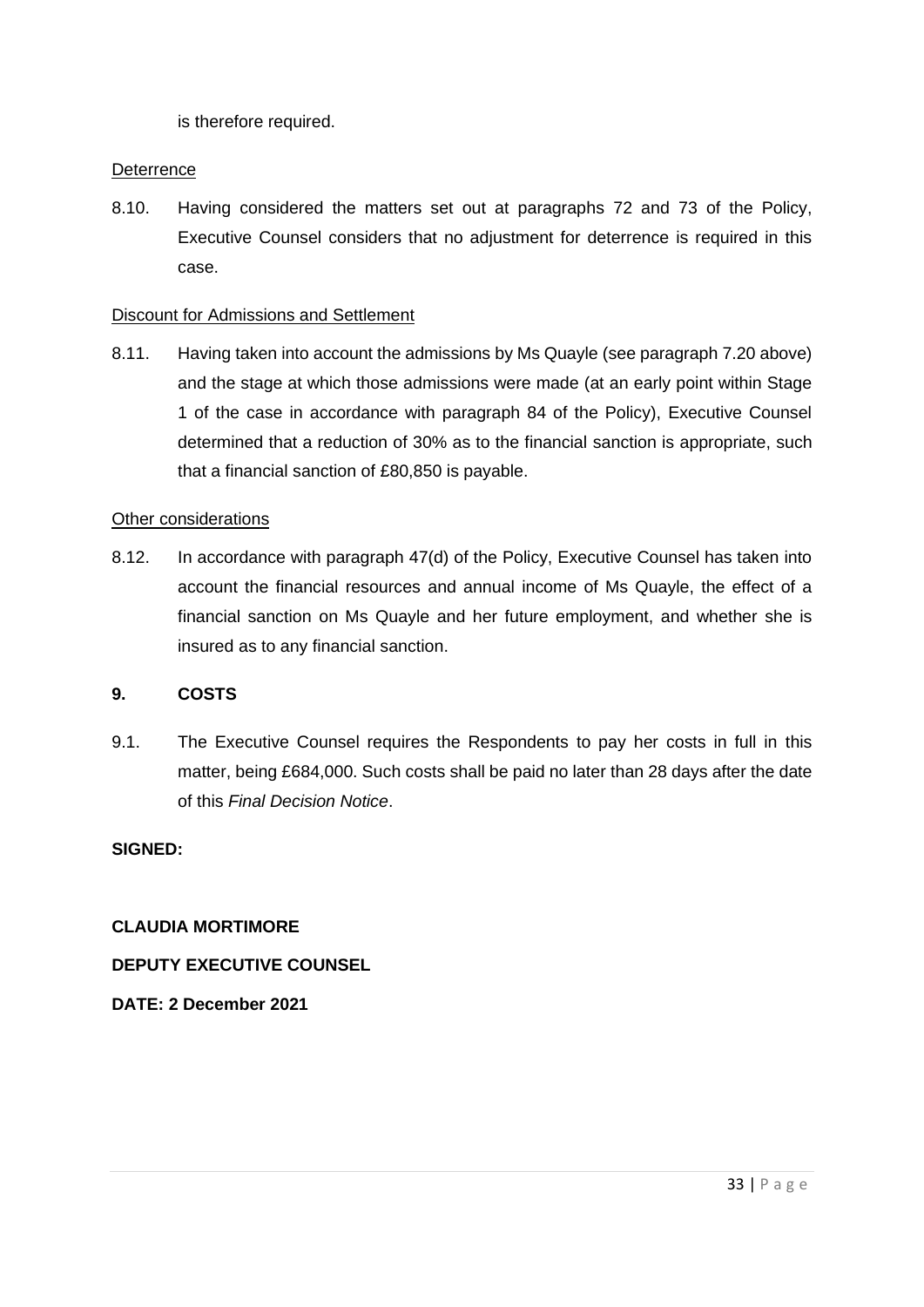# **APPENDIX – EXTRACTS OF ISAs AND THE ETHICAL STANDARD RELEVANT TO THE** *ADVERSE FINDINGS*

| <b>ISA 200</b>  |                                                                                                                                                                                                                                                                                                                          |  |  |  |
|-----------------|--------------------------------------------------------------------------------------------------------------------------------------------------------------------------------------------------------------------------------------------------------------------------------------------------------------------------|--|--|--|
| Paragraph 15    | The auditor shall plan and perform an audit with professional<br>skepticism recognizing that circumstances may exist that cause the<br>financial statements to be materially misstated. (Ref: Para. A18-A22)                                                                                                             |  |  |  |
| <b>ISA 220</b>  |                                                                                                                                                                                                                                                                                                                          |  |  |  |
| Paragraph 8     | The engagement partner shall take responsibility for the overall quality<br>on each audit engagement to which that partner is assigned. (Ref:<br>Para. A3)                                                                                                                                                               |  |  |  |
| <b>ISA 230</b>  |                                                                                                                                                                                                                                                                                                                          |  |  |  |
| Paragraph 8     | The auditor shall prepare audit documentation that is sufficient to<br>enable an experienced auditor, having no previous connection with<br>the audit, to understand: (Ref: Para. A2-A5, A16-A17)<br>(a) The nature, timing and extent of the audit procedures<br>performed to comply with the ISAs (UK and Ireland) and |  |  |  |
|                 | applicable legal and regulatory requirements; (Ref: Para. A6-<br>A7)                                                                                                                                                                                                                                                     |  |  |  |
|                 | (b) The results of the audit procedures performed, and the audit<br>evidence obtained; and                                                                                                                                                                                                                               |  |  |  |
|                 | (c) Significant matters arising during the audit, the conclusions<br>reached thereon, and significant professional judgments<br>made in reaching those conclusions. (Ref: Para. A8-A11)                                                                                                                                  |  |  |  |
| <b>ISA 240</b>  |                                                                                                                                                                                                                                                                                                                          |  |  |  |
| Paragraph 28    | In accordance with ISA (UK and Ireland) 330, the auditor shall<br>determine overall responses to address the assessed risks of material<br>misstatement due to fraud at the financial statement level. (Ref: Para.<br>(A33)                                                                                              |  |  |  |
| Paragraph 30    | In accordance with ISA (UK and Ireland) 330, the auditor shall design<br>and perform further audit procedures whose nature, timing and extent<br>are responsive to the assessed risks of material misstatement due to<br>fraud at the assertion level. (Ref: Para. A37-A40)                                              |  |  |  |
| Paragraph 32(b) | Irrespective of the auditor's assessment of the risks of management<br>override of controls, the auditor shall design and perform audit<br>procedures to:                                                                                                                                                                |  |  |  |
|                 | (a) $[]$                                                                                                                                                                                                                                                                                                                 |  |  |  |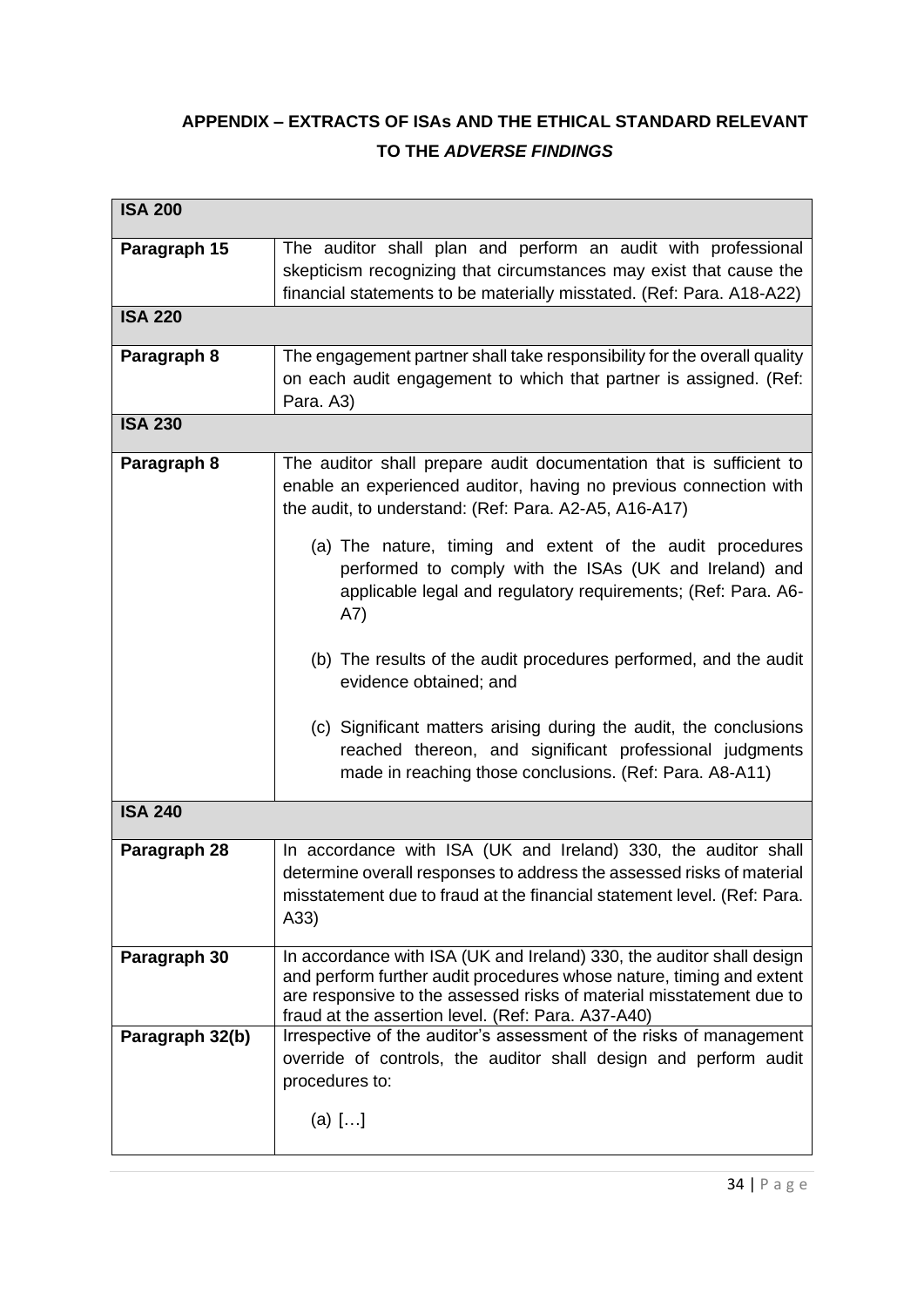|                |                                                                                                                                          | (b) Review accounting estimates for biases and evaluate whether          |  |  |
|----------------|------------------------------------------------------------------------------------------------------------------------------------------|--------------------------------------------------------------------------|--|--|
|                | the circumstances producing the bias, if any, represent a risk                                                                           |                                                                          |  |  |
|                | of material misstatement due to fraud. In performing this                                                                                |                                                                          |  |  |
|                | review, the auditor shall:                                                                                                               |                                                                          |  |  |
|                |                                                                                                                                          |                                                                          |  |  |
|                | (i)                                                                                                                                      | Evaluate whether the judgments and decisions                             |  |  |
|                |                                                                                                                                          | made by management in making the accounting                              |  |  |
|                |                                                                                                                                          | estimates included in the financial statements,                          |  |  |
|                |                                                                                                                                          | even if they are individually reasonable, indicate a                     |  |  |
|                |                                                                                                                                          | bias on the part of the entity's<br>possible                             |  |  |
|                |                                                                                                                                          | management that may represent a risk of material                         |  |  |
|                |                                                                                                                                          | misstatement due to fraud. If so, the auditor shall                      |  |  |
|                |                                                                                                                                          | reevaluate the accounting estimates taken as a                           |  |  |
|                |                                                                                                                                          | whole; and                                                               |  |  |
|                | (ii)                                                                                                                                     | Perform a retrospective review of management                             |  |  |
|                |                                                                                                                                          | judgments and assumptions related to significant                         |  |  |
|                |                                                                                                                                          | accounting estimates reflected in the financial                          |  |  |
|                |                                                                                                                                          | statements of the prior year. (Ref: Para. A45-A47)                       |  |  |
|                |                                                                                                                                          |                                                                          |  |  |
|                | $(c)$ $[]$                                                                                                                               |                                                                          |  |  |
| <b>ISA 300</b> |                                                                                                                                          |                                                                          |  |  |
| Paragraph 9    |                                                                                                                                          | The auditor shall develop an audit plan that shall include a description |  |  |
|                | of:                                                                                                                                      |                                                                          |  |  |
|                |                                                                                                                                          |                                                                          |  |  |
|                |                                                                                                                                          | (a) The nature, timing and extent of planned risk assessment             |  |  |
|                |                                                                                                                                          | procedures, as determined under ISA (UK and Ireland) 315.                |  |  |
|                |                                                                                                                                          |                                                                          |  |  |
|                | (b) The nature, timing and extent of planned further audit<br>procedures at the assertion level, as determined under ISA                 |                                                                          |  |  |
|                | (UK and Ireland) 330.                                                                                                                    |                                                                          |  |  |
|                |                                                                                                                                          |                                                                          |  |  |
|                |                                                                                                                                          | (c) Other planned audit procedures that are required to be carried       |  |  |
|                | out so that the engagement complies with ISAs (UK and                                                                                    |                                                                          |  |  |
|                |                                                                                                                                          | Ireland). (Ref: Para. A12)                                               |  |  |
| <b>ISA 315</b> |                                                                                                                                          |                                                                          |  |  |
| Paragraph 31   |                                                                                                                                          | The auditor's assessment of the risks of material misstatement at the    |  |  |
|                | assertion level may change during the course of the audit as additional                                                                  |                                                                          |  |  |
|                | audit evidence is obtained. In circumstances where the auditor<br>obtains audit evidence from performing further audit procedures, or if |                                                                          |  |  |
|                | new information is obtained, either of which is inconsistent with the                                                                    |                                                                          |  |  |
|                | audit evidence on which the auditor originally based the assessment,                                                                     |                                                                          |  |  |
|                | the auditor shall revise the assessment and modify the further planned                                                                   |                                                                          |  |  |
|                |                                                                                                                                          | audit procedures accordingly. (Ref: Para. A143)                          |  |  |